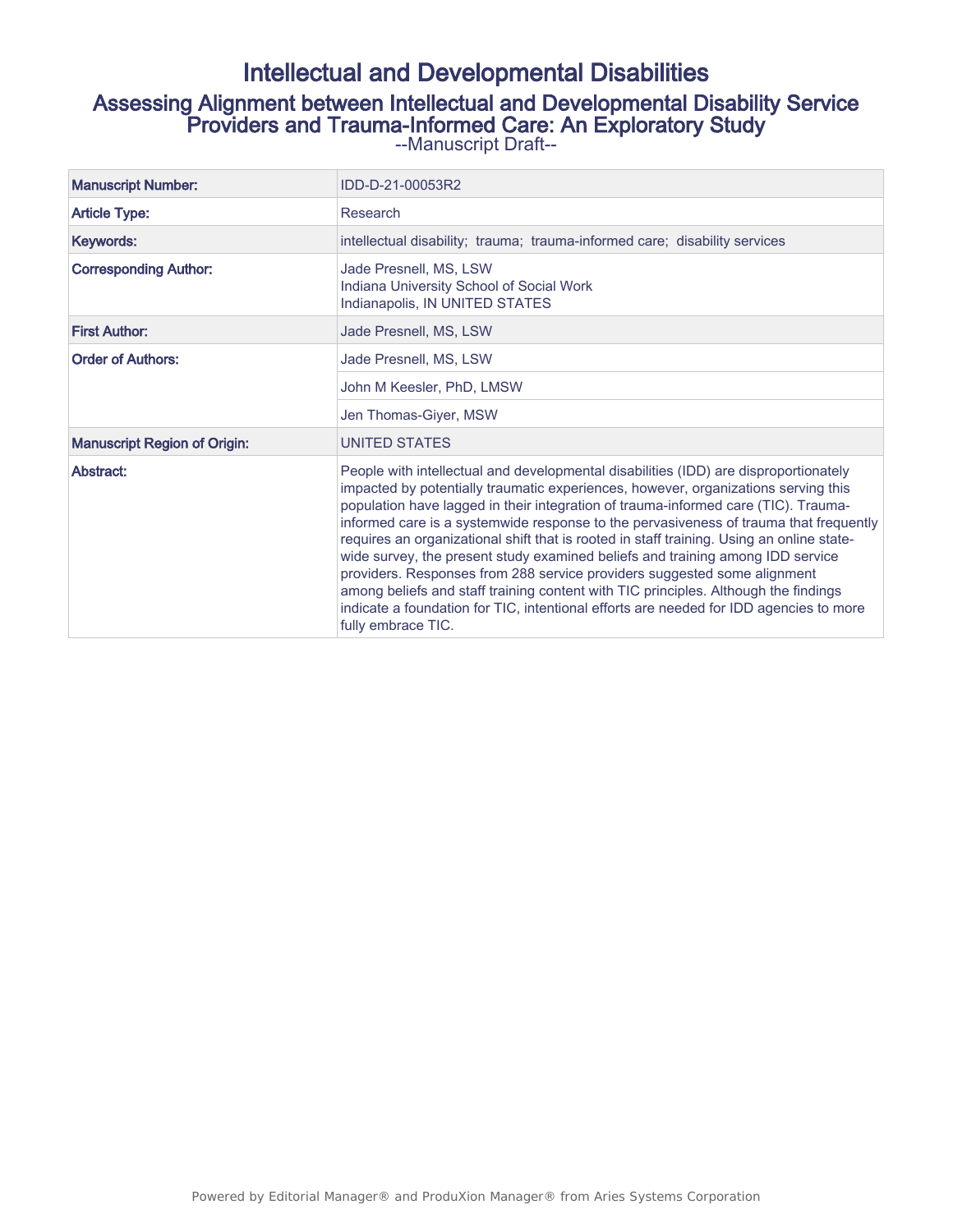Assessing Alignment between Intellectual and Developmental Disability Service Providers and Trauma-Informed Care: An Exploratory Study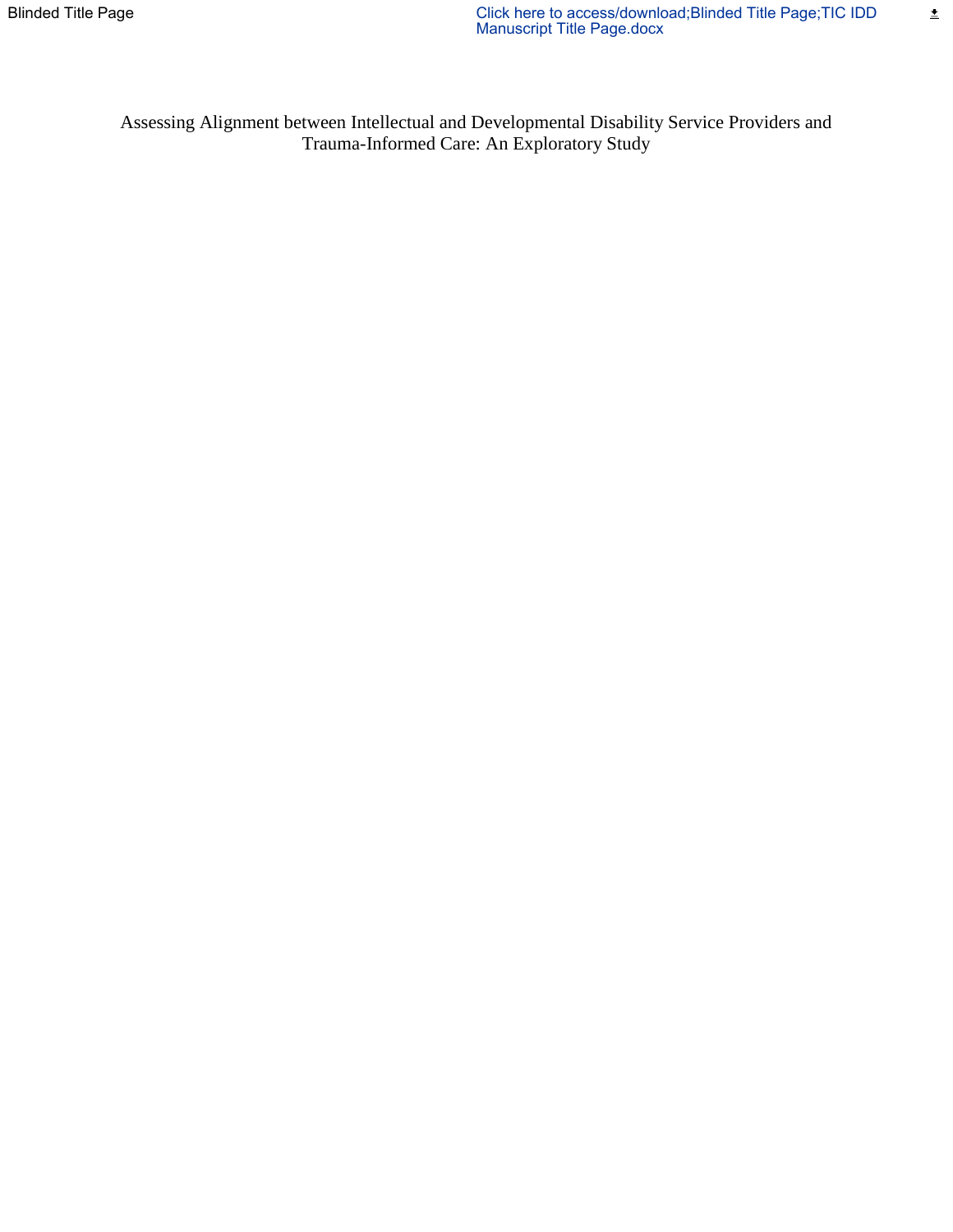TIC and IDD Services 1

Assessing Alignment between Intellectual and Developmental Disability Service Providers and Trauma-Informed Care: An Exploratory Study

## **Abstract**

People with intellectual and developmental disabilities (IDD) are disproportionately impacted by potentially traumatic experiences, however, organizations serving this population have lagged in their integration of trauma-informed care (TIC). Trauma-informed care is a systemwide response to the pervasiveness of trauma that frequently requires an organizational shift that is rooted in staff training. Using an online state-wide survey, the present study examined beliefs and training among IDD service providers. Responses from 288 service providers suggested some alignment among beliefs and staff training content with TIC principles. Although the findings indicate a foundation for TIC, intentional efforts are needed for IDD agencies to more fully embrace TIC.

*Keywords*: Intellectual disability, trauma, trauma-informed care, disability services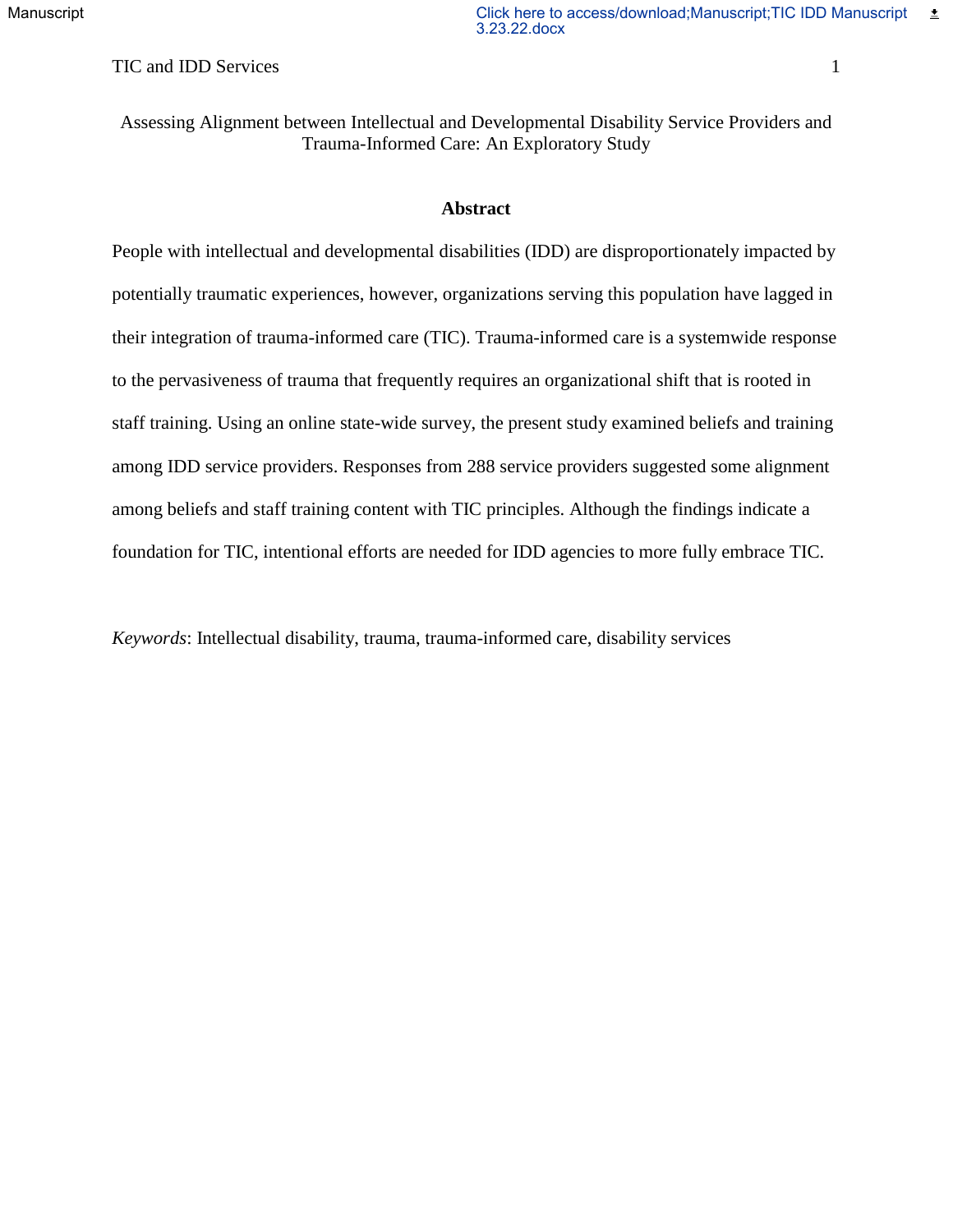People with intellectual and developmental disabilities (IDD) are disproportionately impacted by potentially traumatic events; however, organizations supporting people with IDD have lagged in responding to this knowledge with the integration of trauma-informed care (TIC). Trauma-informed care is a system-wide response to the pervasive nature of trauma and its impact among both those receiving and those providing support and services. Although TIC necessitates staff training and often requires a shift in organizational culture, which can be daunting, alignment between current staff beliefs and organizational practices with TIC can ease the burden. This study explores the congruence of service providers' beliefs and organizational training with TIC across IDD organizations in a Midwestern state.

## **Increased Vulnerability and Trauma**

Trauma results from "an event, series of events, or set of circumstances that is experienced by an individual as physically or emotionally harmful or life threatening and that has lasting adverse effects on the individual's functioning and mental, physical, social, emotional, or spiritual well-being" (Substance Abuse and Mental Health Services Administration, 2014a). Extensive research has noted increased vulnerability among people with IDD to potentially traumatic events and trauma sequalae (Daveney et al., 2019; Mevissen et al., 2016; Nixon et al., 2017). Although people with IDD may be 3 to 6 times more likely than the general population to be abused or neglected (Hulbert-Williams et al., 2013), prevalence studies for trauma often demonstrate some variability in rates and sample characteristics. For example, Lapshina and Stewart (2021) noted that 65% of children with IDD and mental health conditions experienced at least one potentially traumatic event. Scotti et al. (2012) noted that upwards of 70% of people with IDD experienced at least one traumatic event during their lifetime, with multiple experiences most common. More specifically, several studies have examined post-traumatic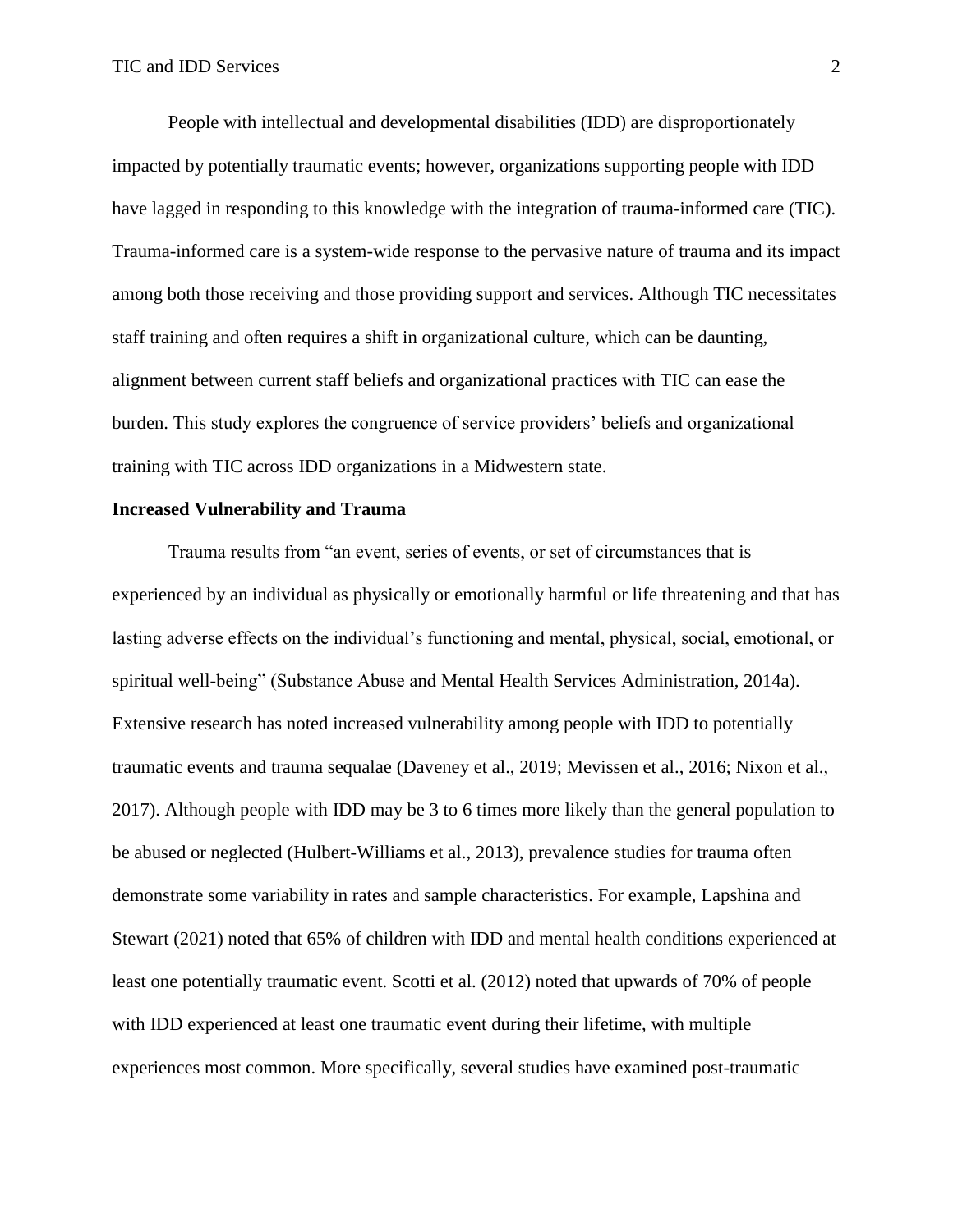stress and identified prevalence rates ranging from 10% to more than 40% (Daveney et al., 2019; Mevissen et al, 2020; Nieuwenhuis et al., 2019).

For people with IDD, their level of risk is influenced by the intersection of disability and sociodemographic factors (e.g., race, gender, and socioeconomic status; Parry-Carter-Long, 2016), as well as historic and contemporary experiences. These experiences include institutionalization, separation from caregivers, invasive and nonconsensual medical procedures, behavioral practices of seclusion and the use of physical restraints, sexual and financial victimization, interpersonal violence and bullying, psychological abuse, and physical and emotional abuse and neglect (Austin et al., 2016; Byrne, 2018; Wigham et al., 2013; Woodman et al., 2014). In addition, various sources have highlighted the potential for harm to occur within formalized systems of support like day and residential services (Collins & Murphy, 2021), as well as public services such as law enforcement. For example, Perry and Carter-Long (2016) noted that, broadly, people with disabilities were more likely to experience police violence and comprised 33% to 50% of people killed by police interventions.

Adverse experiences for people with IDD are often compounded and exacerbated by their cognitive functioning and communication skills, reliance upon others for support, caregiver expectations to be compliant, repeated loss over time, frequent changes in living arrangements/housing, and having few natural supports (McGilvery, 2018; Mevissen et al., 2016; Skelly, 2020; Wigham & Emerson, 2015). These collective factors can compromise an individual's resilience and ability to cope with distress (Woodman et al., 2014). In addition, various risk factors associated with post-traumatic stress (e.g., low socioeconomic status, low educational attainment, and lower IQ) are prevalent among people with IDD (Brewin et al., 2000; Ozer & Weiss, 2004).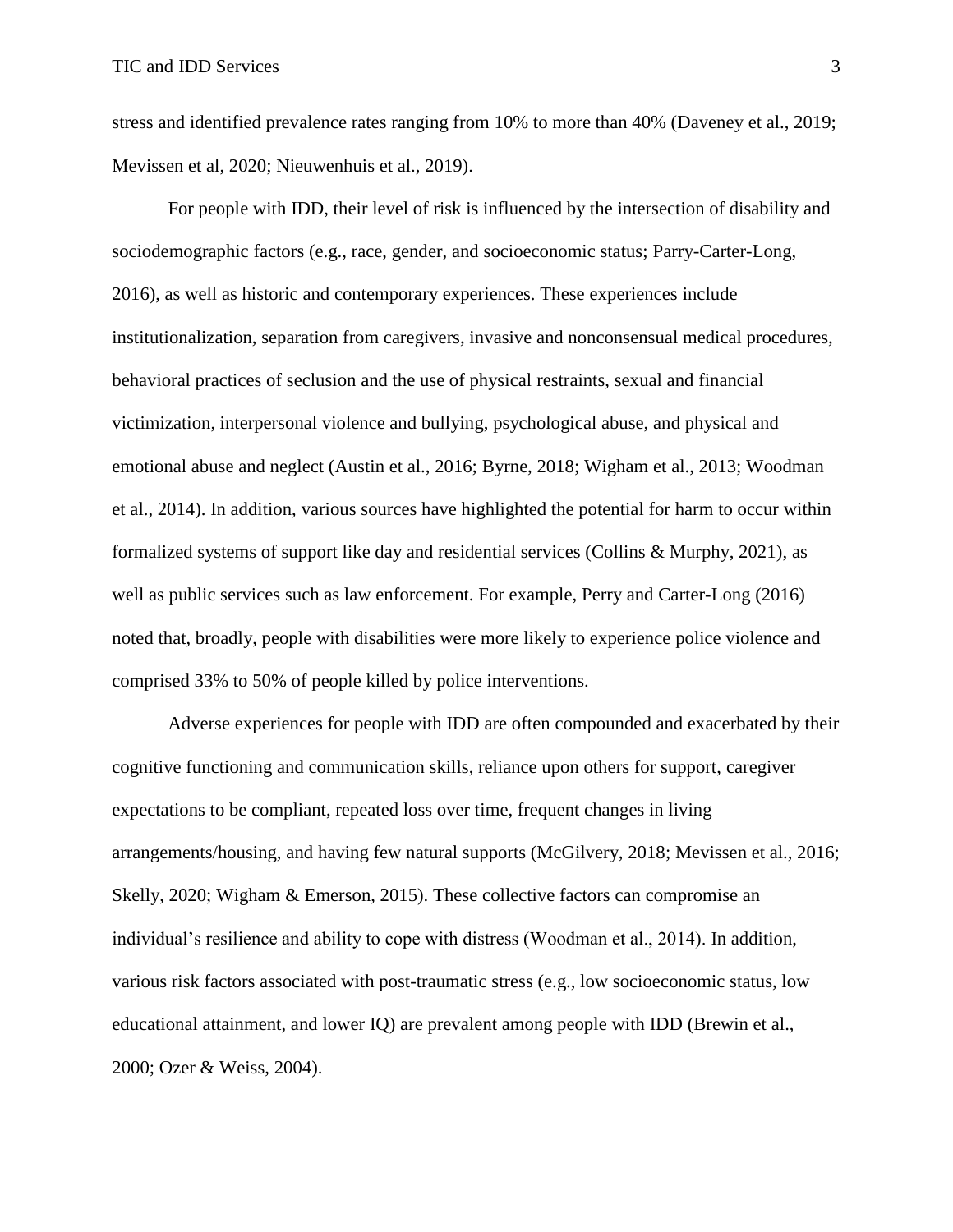Beyond the often cited psychological and emotional toll of trauma, it is important to acknowledge the longitudinal and insidious effects of trauma. More than two decades of research in the broader population has linked the impact of adversity, particularly in childhood, with poorer health outcomes and chronic disease in later life (Hughes et al., 2019; Santoro et al., 2018). For example, adverse childhood experiences, such as abuse and neglect have been associated with heart disease, cancer, diabetes, overall poor health, and depression (Felitti et al., 1998; Chapman et al., 2004). Notably, however, the link between trauma and physical health is often overlooked in the lives of people with IDD (McNally et al., *under review*).

Further, people with IDD may struggle to recover from trauma. Trauma responses may be expressed as maladaptive behavior; however, service providers and caregivers often fail to consider the implications of trauma (Scotti, et al., 2012). Similarly, maladaptive behaviors rooted in trauma may result in subsequent distressing experiences, such as physical restraint (Barol  $\&$ Seubert, 2010). In addition, people with IDD often lack autonomy in accessing treatment services and can struggle with communicating their experiences and emotions to others (Skelly, 2020). Also, service providers may lack expertise in trauma, as well as access to validated assessment tools and evidence-based trauma-specific interventions (Vervoot-Schel et al., 2018; Keesler, 2020c). Thus, trauma often goes unrecognized, with symptoms misattributed to other diagnoses (i.e., diagnostic overshadowing) and, as a result, untreated (Daveney et al., 2019; McNally et al., 2021).

#### **Service Delivery in IDD Agencies**

Direct support professionals (DSPs), clinical specialists, and other paid providers can be instrumental to advancing the quality of life for people with IDD. Relationships with providers can be particularly salient, especially for individuals with few natural supports (Disley et al.,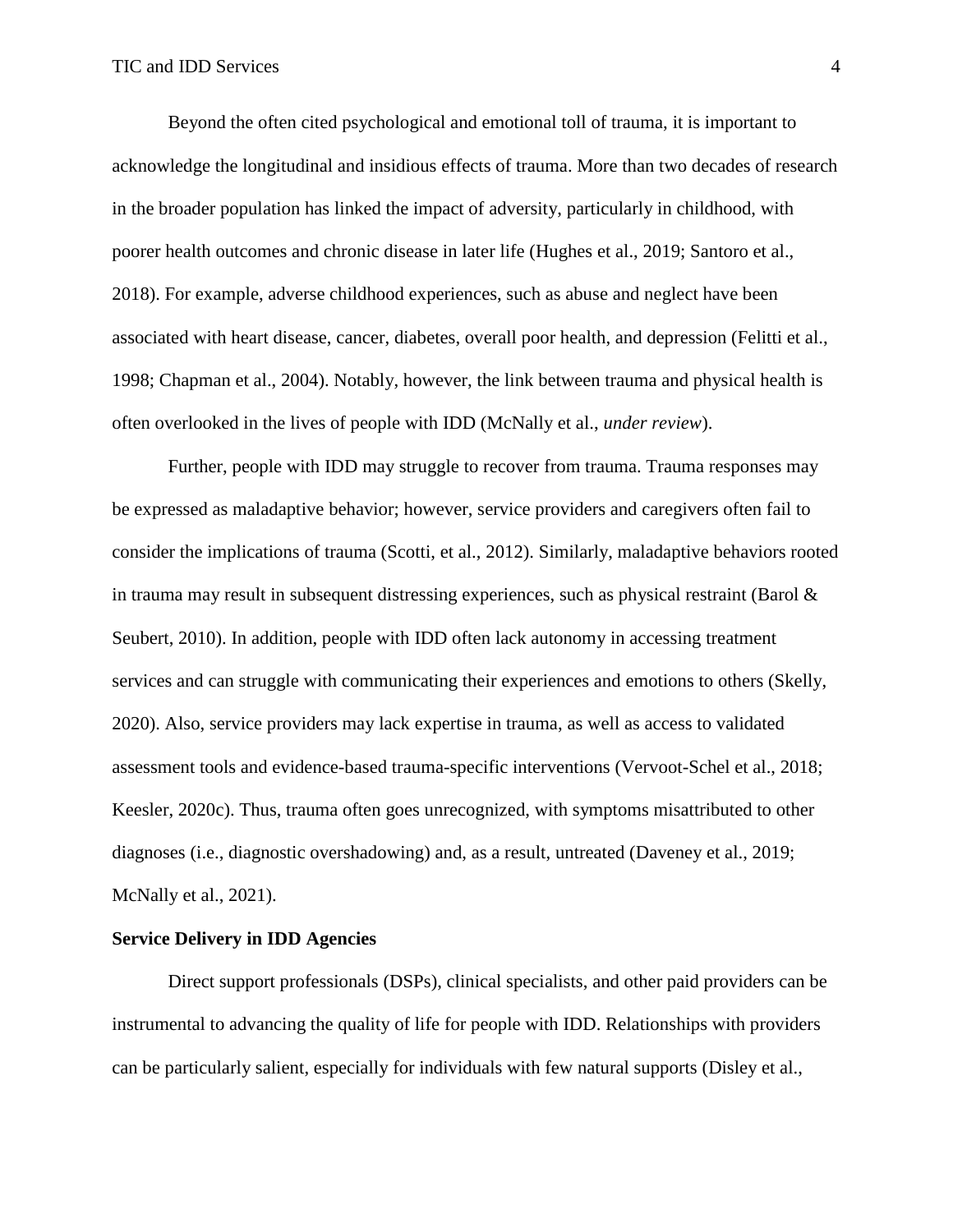2009; Scheungel et al., 2010). However, the quality of their interactions is influenced by staffrelated factors (e.g., personal experiences, level of training, and compensation) and characteristics associated with IDD (e.g., cognitive abilities, verbal communication, and types of behavior). Although rarely represented in the literature, additional insight regarding staff-client interactions can be obtained by applying a trauma-lens.

Extensive research has examined aggression and other behaviors among people with IDD, however, there has been limited inquiry regarding staff perception of such behaviors. As noted earlier, perception or *experience* of an event is an important consideration to understanding trauma (SAMHSA, 2014a). Hensel et al. (2014) noted that staff exposure to aggressive behavior could be perceived as traumatic and lead to symptoms associated with post-traumatic stress. Further, those working in the helping professions, like DSPs, have higher levels of adversity and trauma in their personal lives (Howard et al., 2015; Keesler, 2018). Earlier research conducted by Strand et al. (2004) noted that 14% of staff working in group homes and day programs admitted to using violence toward adults with IDD and 35% had been implicated in or witnessed such violence. Although further research is required to understand the impact of trauma on staff-client interactions, the broader literature has identified various considerations stemming from prior trauma that can influence relationships, including impaired selfcare, challenges with developing healthy relationships, and elevated risk for perpetrating violence (Herman, 1992; Levenson & Grady, 2016).

**Training.** Training is critical for all staff, as it orients them to their organization and can provide direction and hone skills with how best to support people with IDD. Although research has rarely considered training holistically and inclusively of all roles within agencies that support people with IDD (Friedman, 2018; Hewitt, 2014), the importance of training for DSPs has been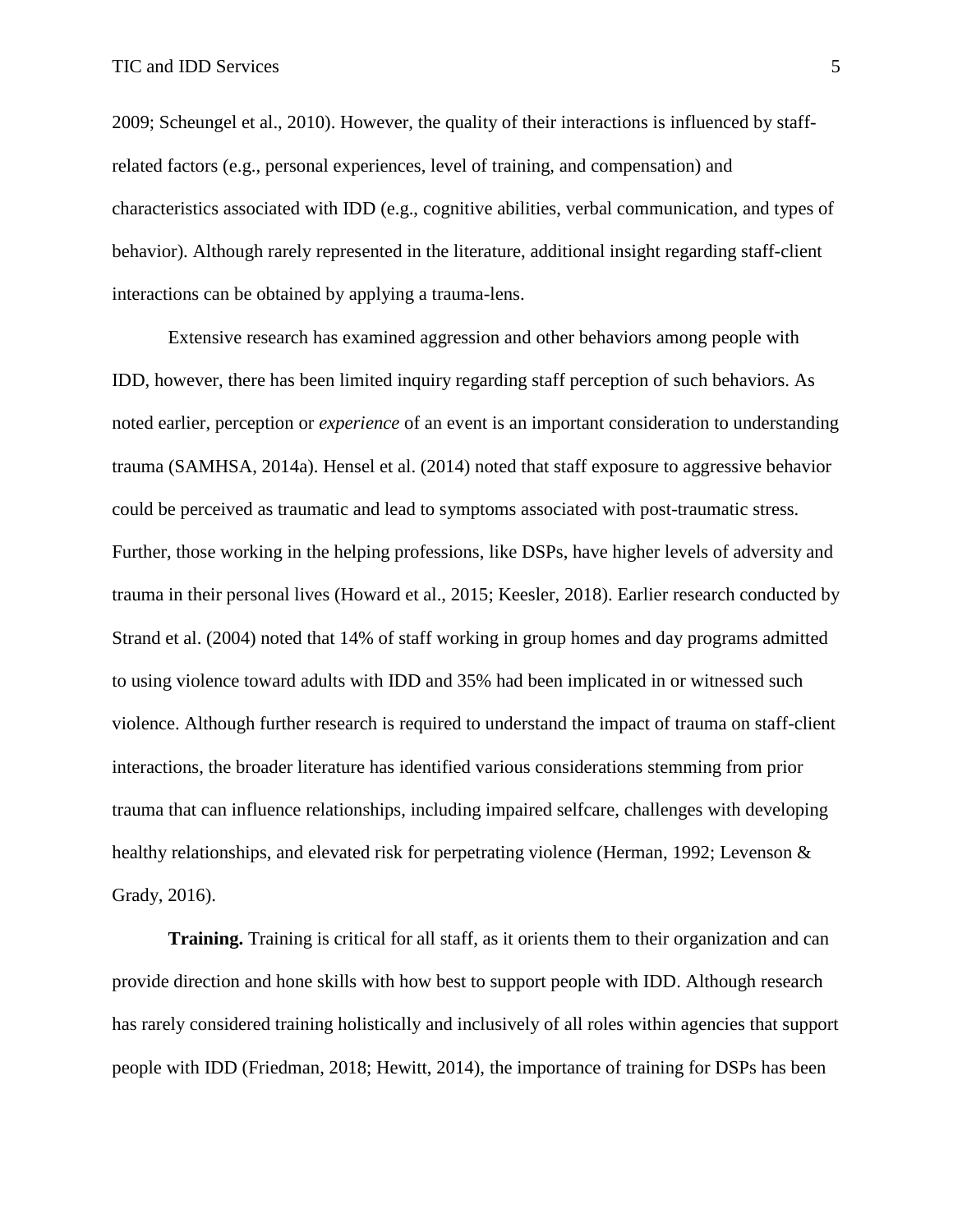linked with improved life experiences for people with IDD, as well as increased staff selfefficacy and longevity (Britton Laws et al., 2014). In contrast, the interaction of limited staff training and supervision, low pay, and exposure to aggressive behavior has been associated with high rates of burnout and fatigue among DSPs, lower quality of care for people with IDD, and discontinuity in care (Friedman, 2018; Hewitt, 2014).

Yet, despite the complexities of direct support work and its intersection with health and wellbeing for people with IDD, the requirements and training for DSPs are often limited (Lunsky et al., 2021). In the United States, the federal government has few required qualifications, including a high school diploma or equivalent, a driver's license, and the ability to pass a criminal background check with no felony convictions (Hewitt, 2014; Wachino, 2016). In addition, few states have training guidelines, often leaving individual agencies responsible for creating their own standards and trainings (Friedman, 2018; National Direct Service Workforce Resource Center, 2013).

Over the past decade, researchers and practitioners have advocated for competency-based trainings and have linked them with increased capacity and competency among DSPs (Bogenschutz et al., 2015). For example, the National Alliance of Direct Support Professionals (NADSP) has made considerable strides in establishing training competencies in 15 areas, including empowerment, assessment, networking, crisis prevention, and health and wellness. However, these competencies demonstrate limited consideration of mental health, despite the increased risk of dual disorders among people with IDD and their increased vulnerability to adversity and trauma sequelae (Munir, 2016). As research in this domain increases, it is important for trainings and competencies to reflect advances, developments, and the acquisition of new knowledge as it pertains to promoting wellbeing for people with IDD. Further, while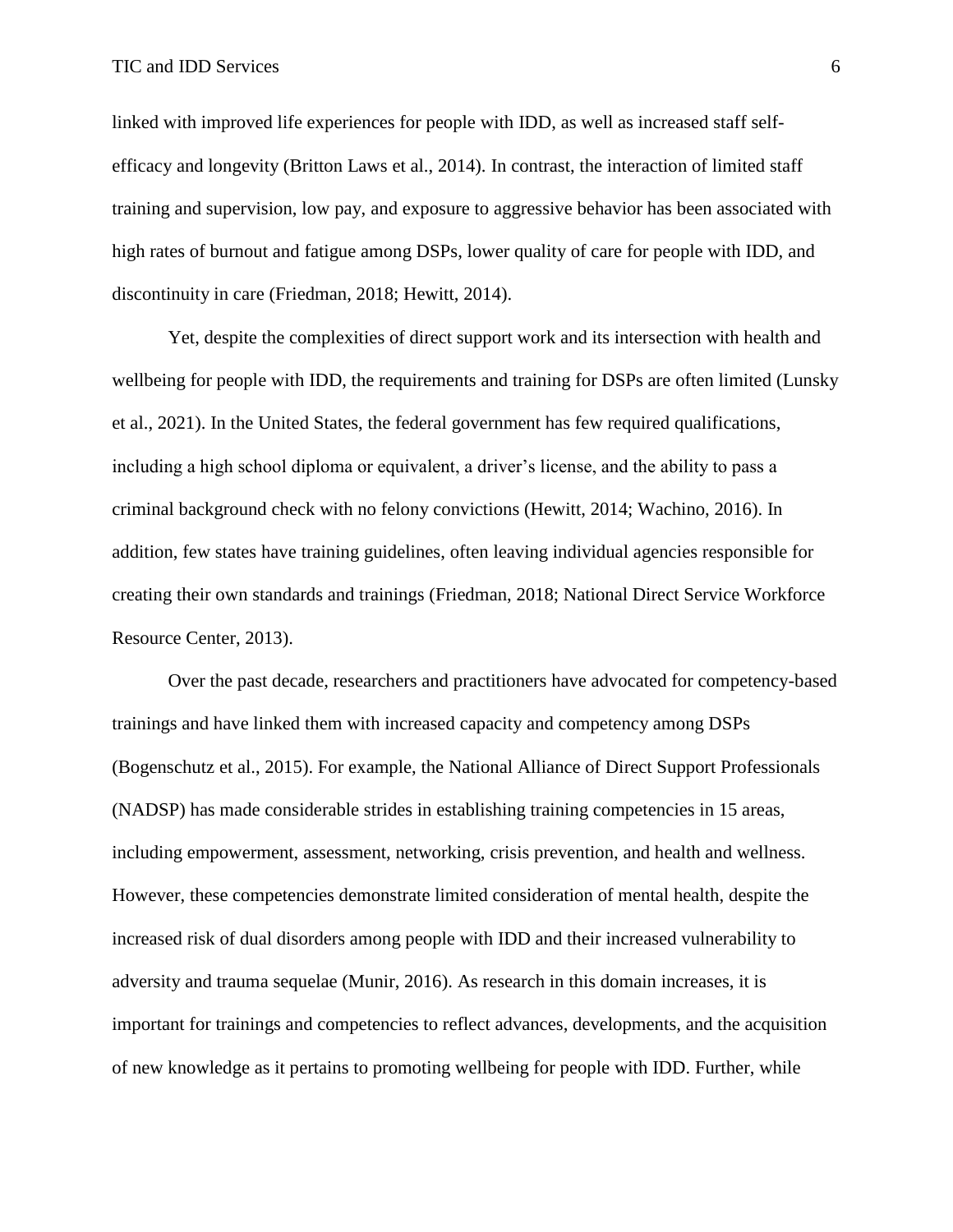emphasizing competencies may be beneficial, emerging research has highlighted the importance of considering the impact of organizational environment on the consistency with which staff and management implement these competencies (LoPorto, 2019).

While organizations provide a context for service delivery and for the intersection of staff and client experiences, staff and clients often experience a parallel process - staff contend with personal stressors as they support clients in distress. In addition, staff are challenged as they respond to organizational demands *and* address client needs (Bloom, 2010). From a theoretical perspective, social ecological theory posits that human behavior and wellbeing are influenced by the bidirectional and mutually influencing relationships among intra-/inter-personal, organizational, and community systems (Stokols et al., 2013). Therefore, while enhancing staff training can offer improved experiences for staff and the people with IDD that they support, efforts can also be made to bolster the broader system and organizational culture.

## **Trauma-informed Care**

In 2014, Keesler called for IDD organizations to integrate TIC as a response to the needs and experiences of people with IDD and the challenges associated with sustaining a viable workforce (e.g., high staff burnout). Trauma-informed care is a total-system approach and model for organizational culture that seeks to prevent re-traumatization and promote healing through interactions that are guided by principles of safety, choice, collaboration, empowerment, and trustworthiness (Fallot & Harris, 2009). Further, TIC emphasizes the importance of "recognizing, understanding and responding to the effects of trauma" and "the physical, psychological and emotional wellbeing of survivors to build a sense of control and empowerment" (Williamson & Qureshi, 2015, p.1).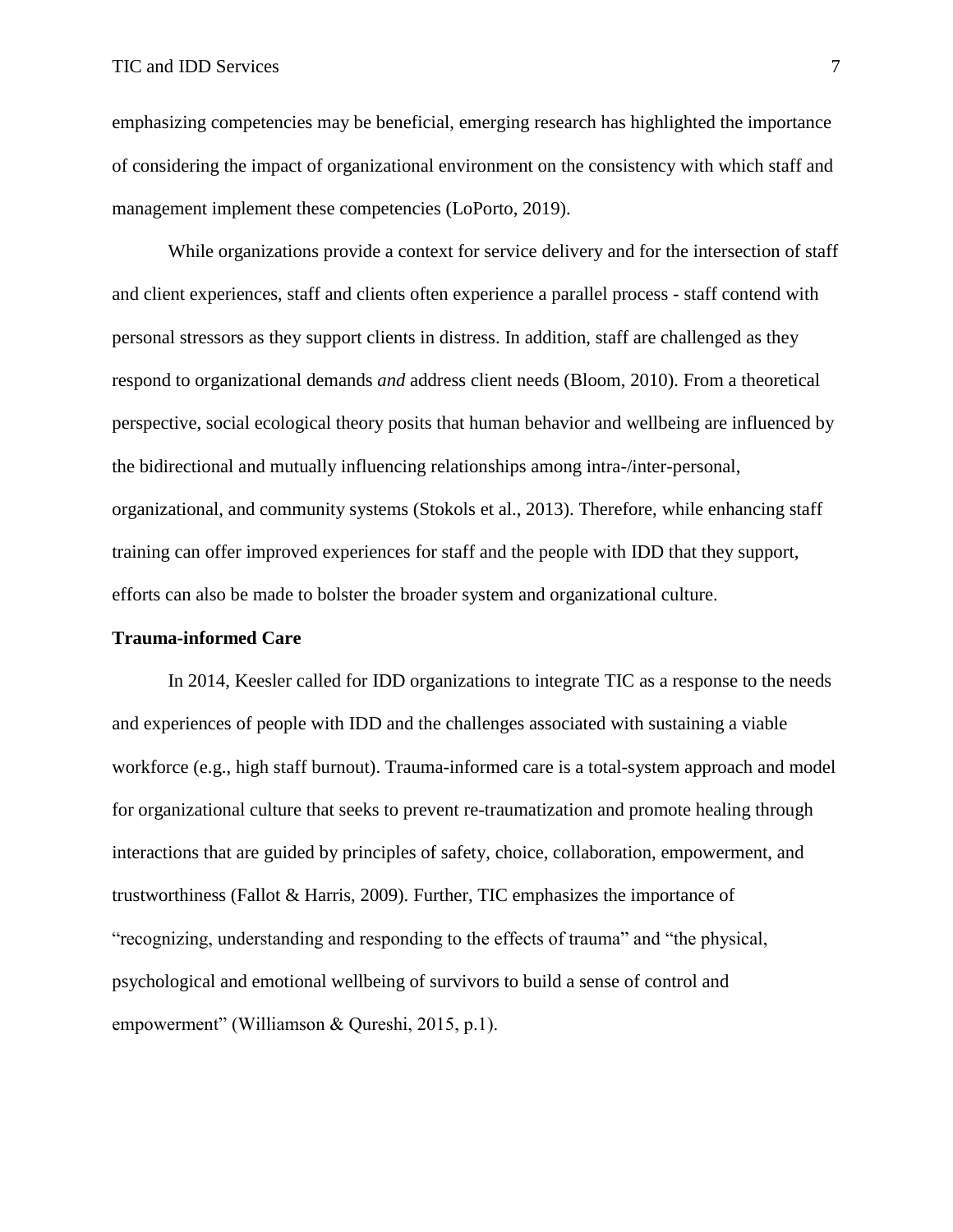Trauma-informed care requires a shift from solely focusing on treating the individual client to changing the system within which services are provided (SAMHSA, 2014a). To guide organizations in creating this change, SAMHSA (2014a) has identified ten implementation domains based on the organizational change literature and previous models for adopting TIC. These domains include: *organizational leadership* – to support and invest in TIC; *financial resources* - to support and sustain trauma-informed care; *policy* – to ensure policies reflect the principles of TIC; *engagement* – to involve people receiving services in all levels of organizational operations; *cross-sector collaboration* – to address and support complex client needs; *screening/assessment and treatment* – to assess for and treat trauma, or to refer identified clients to qualified professionals; *physical environment* – to provide a safe and collaborative space for staff and clients; *training and workforce development* – to ensure that all employees are trained in TIC and that systems are in place to support staff with trauma histories; *progress monitoring and quality assurance* – to assess, track, and monitor the implementation of TIC principles; and, *evaluation* – to measure implementation of TIC and evaluate its efficacy.

In the general population, TIC has been associated with improvements for clients and staff, including decreased use of restraints (Azeem et al., 2011; Bloom & Farragher, 2011), increased treatment retention rates, improved organizational culture, and increased staff satisfaction and retention (Hales et al., 2019), and decreased staff burnout (Handran, 2015). Further, training on TIC has been critical to increasing staff knowledge and promoting alignment among staff attitudes and behaviors with the philosophy of TIC (Purtle, 2020). Although TIC has advanced in the general population, it has lagged among IDD service providers. This is concerning given the reciprocal risk between IDD and trauma, as well as the association of disabilities with increased stressors (e.g., health, social, and financial) that can diminish access to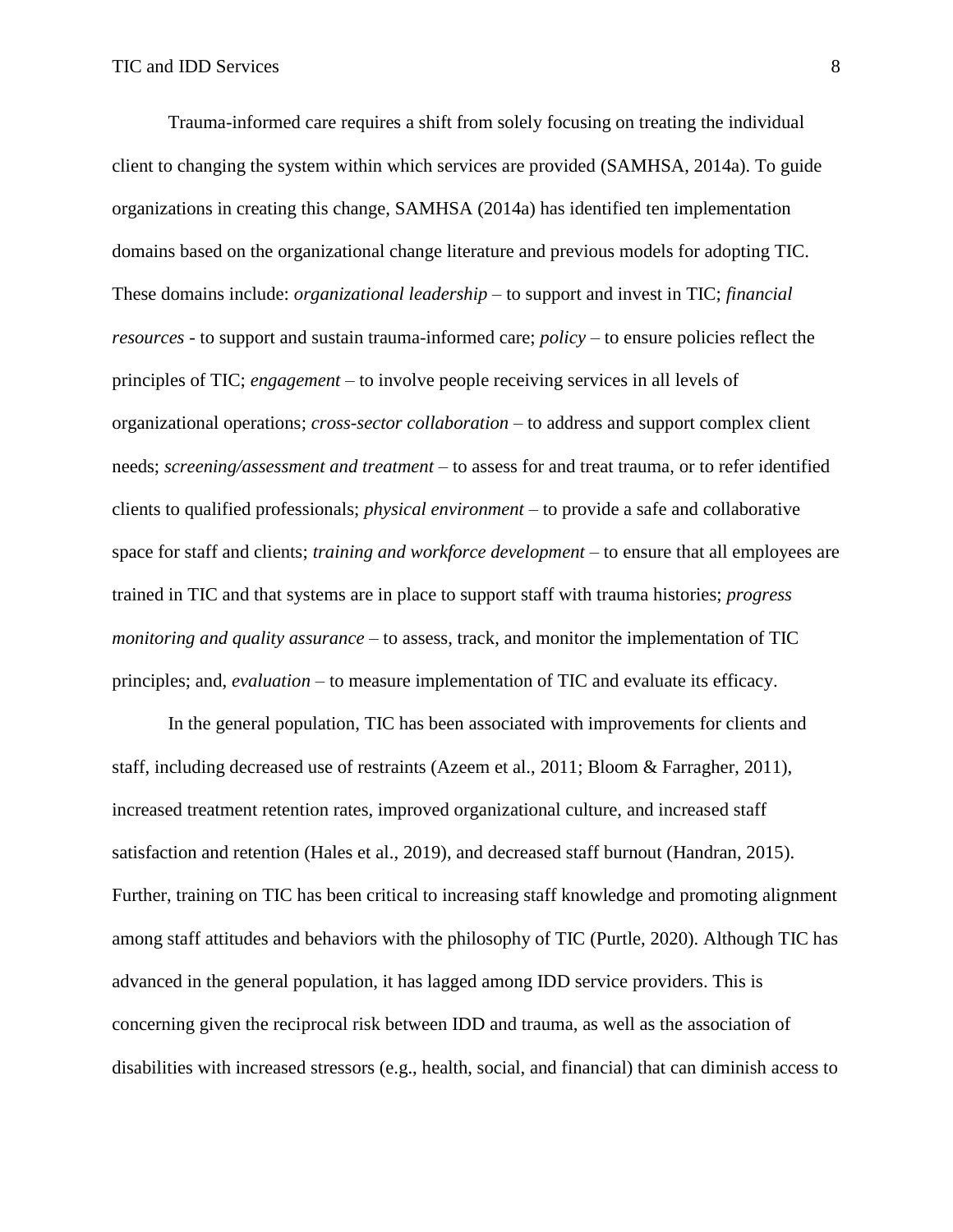resources for coping and overcoming adversity (Wilson & Severson, 2012). While the positive benefits of TIC have shown benefits in other sectors [e.g., community mental health (Muskett, 2014) and child welfare (Bryson et al., 2017)], there is limited research on the impact of TIC on people with IDD (McNally et al., 2021). In 2017, Keesler and Isham noted that trauma-informed care was associated with increased adaptive behavior among individuals with IDD and favorable work experiences among staff in a day program. Further, research with IDD providers has noted practices that align with TIC (e.g., empowering staff to make a positive difference through their daily work), particularly among DSPs and has linked these practices with subsequent increased job satisfaction and decreased compassion fatigue (Keesler, 2020a, 2020b).

Emerging evidence suggests that IDD organizations face various challenges in moving forward with TIC, including a lack of training and limited understanding of TIC (Rich et al., 2020). However, this study only focused on the responses of organizational leadership, and, although leadership is critical to TIC, they can have a different perspective than direct service providers (Silver Wolf et al., 2014). As such, scholars have advocated for further efforts to understand, conceptualize, and integrate TIC within IDD services (Cook & Hole, 2021). McNally and colleagues (2021) noted that "a more systemic and holistic approach of TIC" within the IDD sector is needed (p. 944).

## **Study Purpose**

Trauma-informed care has potential to enhance IDD services, yet it requires commitment and change across an organization. Training and workforce development are fundamental to this change. Although organizational change can be daunting, it can be facilitated by building on existing organizational knowledge, beliefs, and practices that already align with TIC (Boulagouas et al., 2021; Branson, 2008; Lönnqvist et al., 2009). This exploratory study aimed to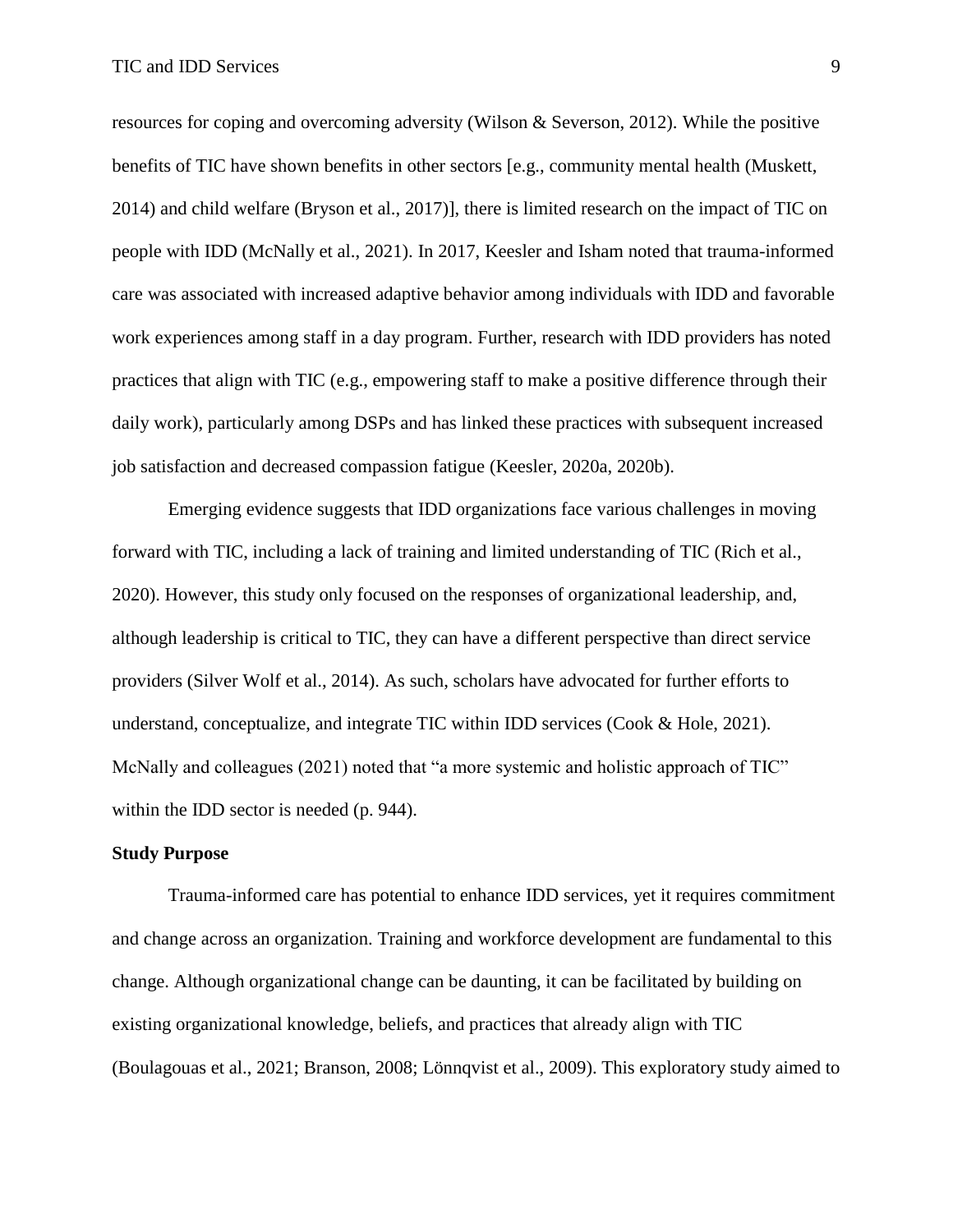build upon prior research that identified barriers to TIC in IDD services (e.g., limited understanding of TIC and lack of training; Rich et al., 2020); to understand potential alignment between the current state of IDD services and TIC to facilitate its implementation; and, to create potential strategies for advancing TIC in the IDD sector. More specifically, the purpose of this study was to administer a state-wide survey to answer the following research questions:

(1) To what extent are providers aware of trauma and familiar with TIC? Are there differences by staff role?

(2) What topics and skills that align with TIC are included in organization's training? (3) Do organizations provide training on TIC? What are the perceived challenges or barriers to implementing TIC?

## **Methodology**

Through purposive and snowball sampling, this online survey study examined a crosssection of IDD service providers in one midwestern state.

## **Survey Instrument**

The survey was developed by the first and second authors, with items informed by the peer-reviewed literature, SAMHSA's *Concept of Trauma and Guidance for a Trauma-Informed Approach* (2014a), extensive practice experience, and in consultation with other researchers and practice experts in IDD. Descriptions based upon SAMHSA's (2014a) conceptualization of trauma and TIC were provided in the body of the survey to promote validity of responses.

The survey included 8 demographic items and 24 items across four domains (i.e., trauma and IDD, staff training, trauma and employees, and organizational efforts with TIC). Descriptions of these domains and sample items are presented in Table 1. Response options to survey items included 5-point Likert type scale (e.g., 1 "*strongly disagree*" to 5 "*strongly*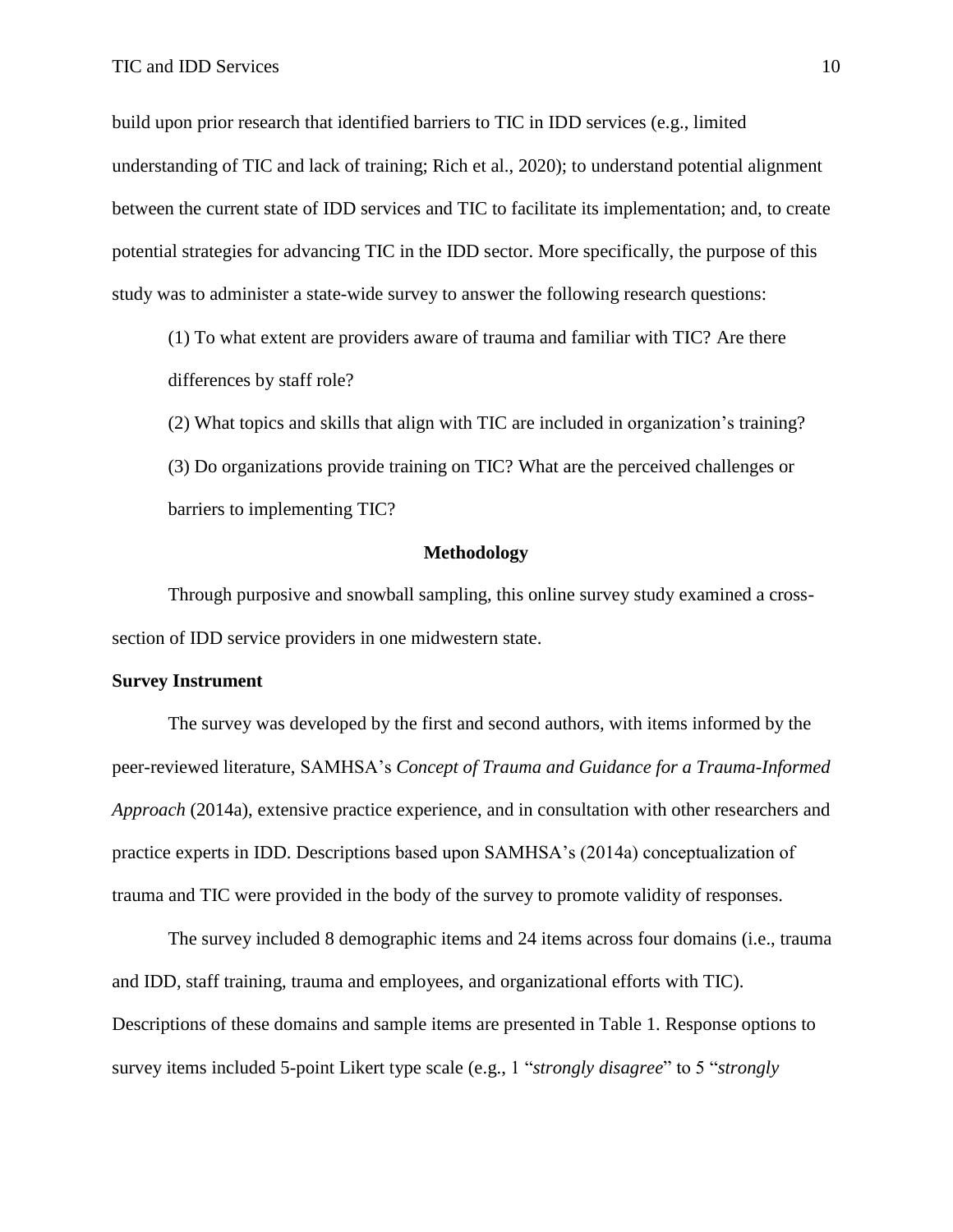*agree*"), multiple choice, and open-ended responses. The survey was uploaded to Qualtrics, an online survey platform, and beta-tested with six respondents which included doctoral students and representatives from the IDD service sector (i.e., DSPs, clinician, and an executive leader) to review layout, content, and language, as well comprehension and feasibility. Minor revisions were subsequently made to simplify text and response option categories. The survey took approximately 10 minutes to complete.

## **Data Collection**

After being reviewed and approved by the primary researcher's university Institutional Review Board, a recruitment email with the survey link was widely distributed through various state-level entities (e.g., professional membership for IDD organizations) and through outreach to individual IDD provider agencies across the state. All stakeholders were asked to share the email and survey link within their own organization and with other networks that could reach additional IDD providers. Inclusion criteria required survey respondents to be at least 18 yearsold, able to read and understand English, and be employed by an organization that provides services to people with IDD within the respective State. All levels of personnel, from DSPs to leadership, were eligible to participate. The first page of the survey provided study information and respondents indicated their consent by electronically endorsing their agreement with the information and desire to proceed with the survey. Respondents were eligible to receive an incentive (i.e., random drawing for 1 of 20 gift cards in the amount of \$25) by providing their contact information via a separate link at the end of the survey. Data collection lasted for a period of approximately four months.

## **Data Analysis**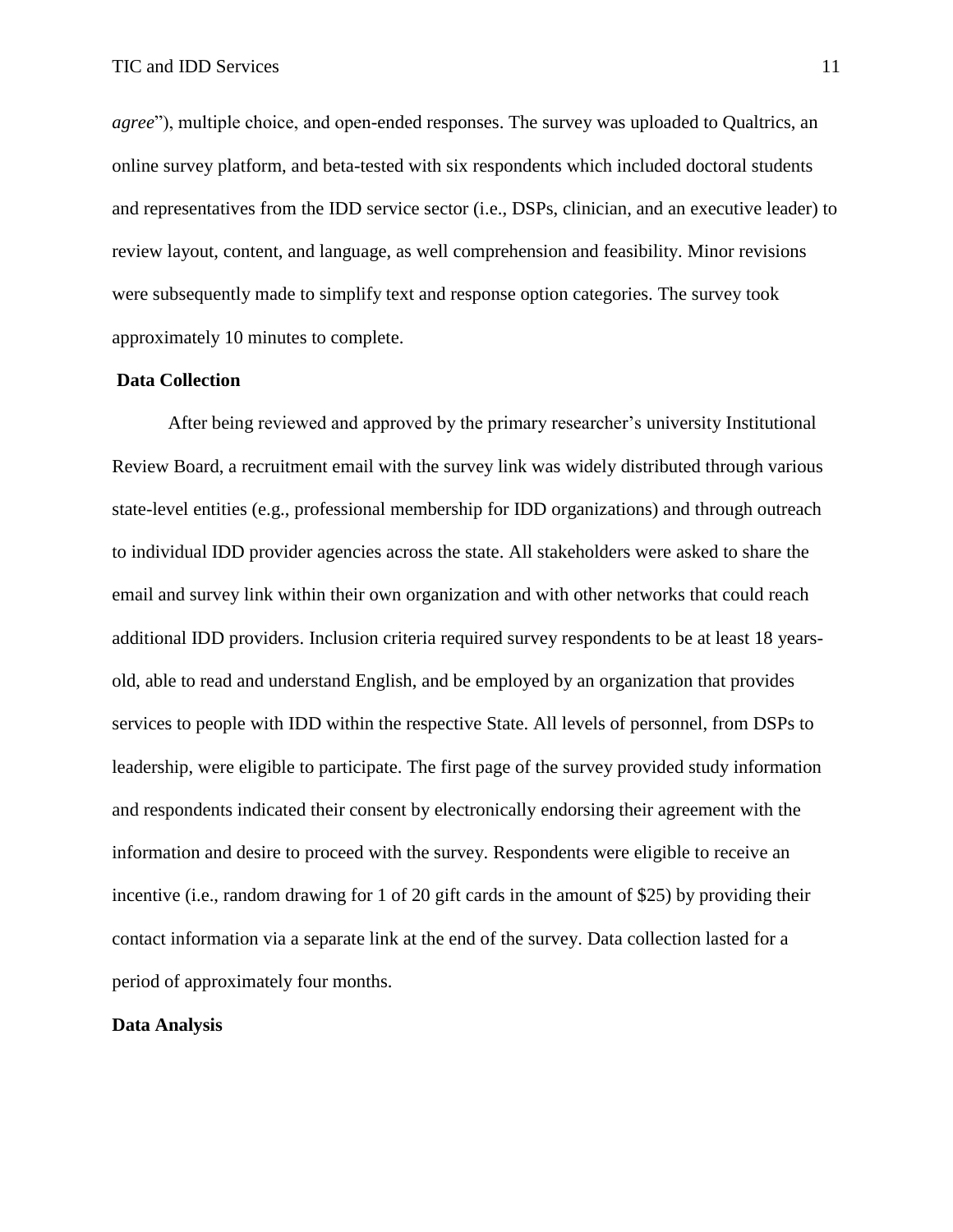Survey data were exported from Qualtrics into SPSS Statistics Version 26 for data management and analysis. All non-missing data were analyzed; less than 4% of data was missing. Data for demographic items were analyzed using frequency counts. Data from Likert scale items were analyzed using frequency counts and, where appropriate, between group differences by staff role were examined using one-way ANOVA and post hoc comparisons (i.e., Tukey HSD test).

#### **Results**

## **Sample**

The sample was comprised of 288 respondents. Of these, 270 respondents identified their organization's name, thus representing 53 unique provider agencies across the State. Descriptive information for the sample is presented in Table 2. The majority of respondents identified as Women ( $n = 248, 87.6\%$ ) and Caucasian ( $n = 266, 92.4\%$ ). Respondent age ranged from 19 to 79 years-old with a mean age of 41.75 (*SD* = 12.74). Approximately 39% of respondents held a graduate degree ( $n = 112$ ) and 20.8% ( $n = 60$ ) a bachelor's degree. Most respondents were either DSPs (35.6%) or served in clinical roles (34.2%), and many (71.9%) had been employed with their current organization for more than 2 years. Although not presented in the table, slightly more than half (57.5%) had worked with people with IDD for more than 10 years.

## **Awareness of Trauma and Familiarity with TIC**

The first research question sought to ascertain service providers' understanding of trauma and familiarity with TIC. Table 3 presents the proportion of respondents from the total sample and by staff role who *agreed/strongly agreed* with the items exploring trauma among people with IDD and staff.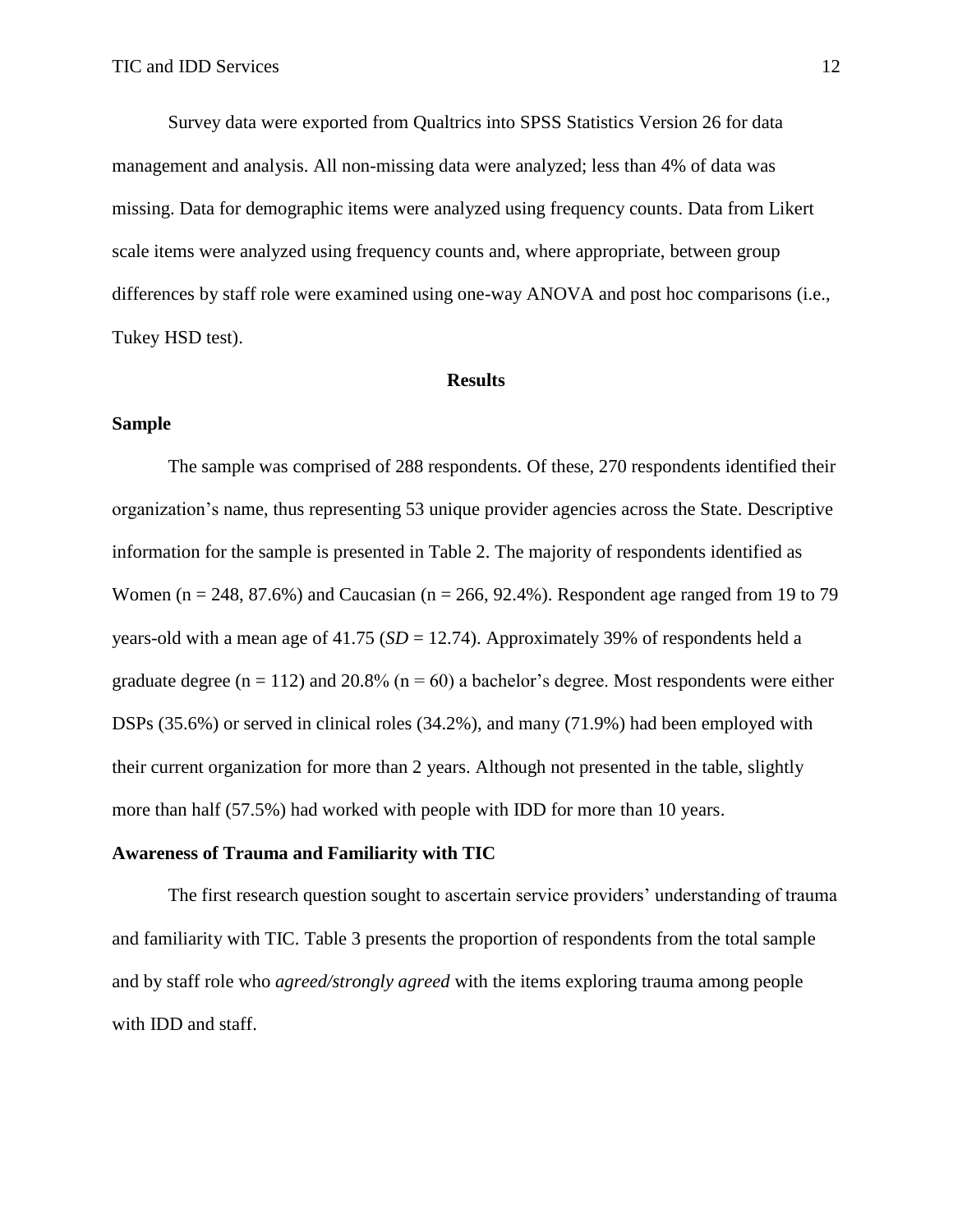**Trauma among people with IDD.** Across staff roles, more than 93% of respondents agreed with the impact of trauma, association of trauma and challenging behavior, triggers, and the importance of knowing if someone experienced trauma. Two items demonstrated greater response variability and were examined further using one-way ANOVAs (i.e., "People with IDD are more likely than others without disabilities to experience trauma."; "My organization strives to determine if the people we support have experienced trauma."). Significant differences were noted by staff role for level of agreement with increased likelihood of exposure to trauma among people with IDD  $[F(4, 279) = 5.218, p < .001]$ . Post hoc comparisons using the Tukey HSD test indicated that DSPs ( $M = 3.90$ ,  $SD = .878$ ) agreed less than clinical staff ( $M = 4.32$ ,  $SD = .622$ , *p*  $<$  0.01), program directors/managers ( $M = 4.31$ ,  $SD = 1.00$ ,  $p < 0.05$ ), and leadership ( $M = 4.48$ , *SD*)  $=$  .770,  $p$  <.05) that people with IDD were more likely to be exposed to potentially traumatic events. No significant differences were noted by staff role for organizational efforts to determine if clients experienced trauma ( $p > .05$ ).

Two survey items, not presented in Table 3, queried respondents further regarding common practices related to the inclusion of trauma-specific content in support plans (i.e., person-centered individualized support plans and/or behavior plans) for people with IDD. Slightly more than half of all respondents (51.4%) indicated that support plans *often* or *always*  included information about any trauma the person might have experienced. Similarly, 52.7% indicated that if a person with IDD had experienced trauma, their support plans *often* or *always* provided strategies for how staff could help them.

**Trauma among employees.** More than 92% of the total sample agreed that employee trauma can impact their job performance and be triggered by challenging behavior, and that agency support for employee wellbeing is important. However, less than 81% of the total sample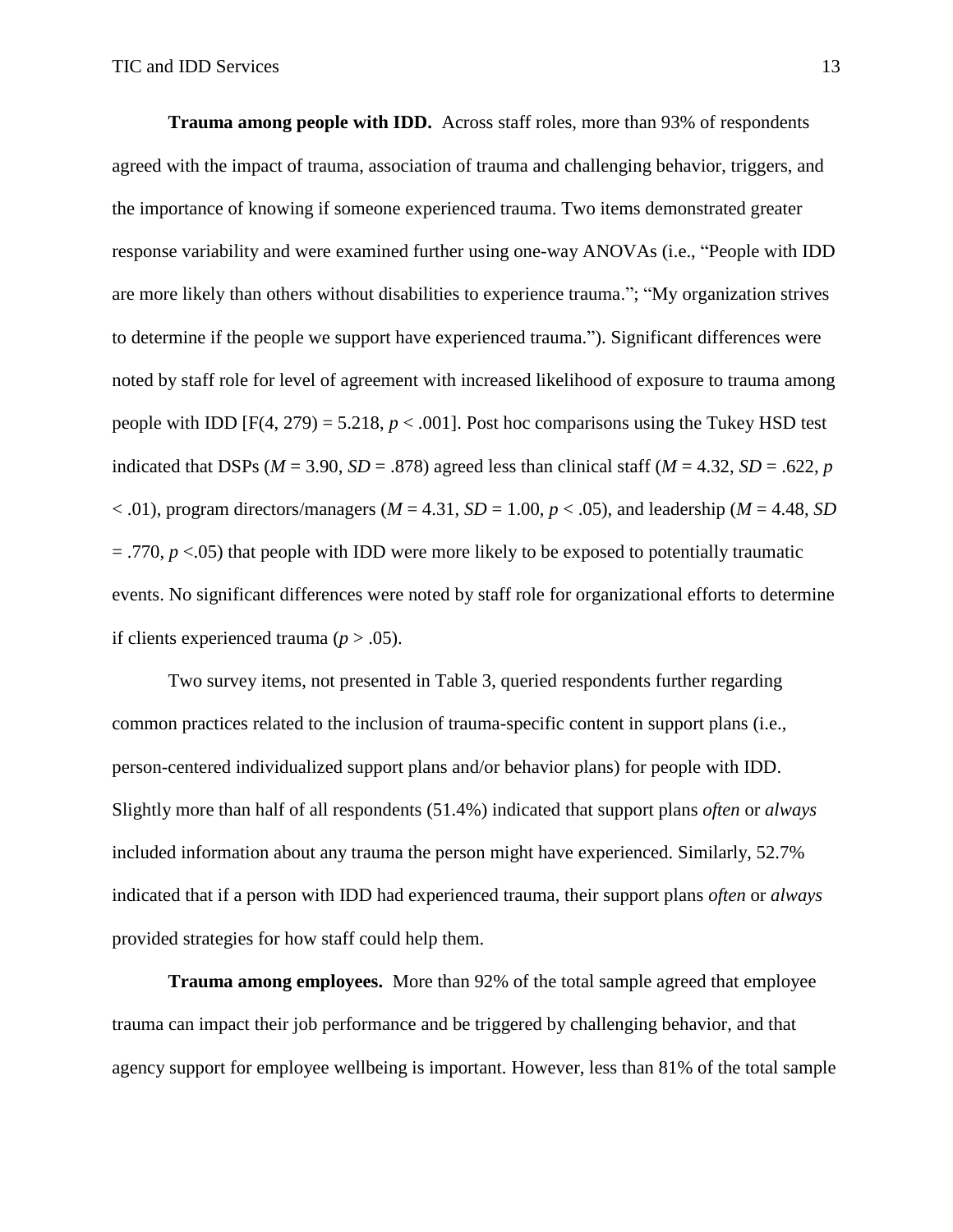agreed that the work environment influenced job performance and that employees may have experienced trauma.

One-way ANOVAs were conducted to further examine several items with modest variability in responses (i.e., "Employees at my organization may have had traumatic experiences."; "Employees who have experienced trauma can be triggered by challenging behavior."; "The work environment influences how an employee does their job."). Although no significant differences were noted by staff role for level of agreement regarding employees having had traumatic experiences (*p* > .10), significant differences were noted by staff role for level of agreement regarding the potential for employees to be triggered by challenging behavior  $[F(4, 275) = 3.80, p < .01]$ . Post hoc comparisons using the Tukey HSD test indicated that DSPs  $(M = 4.33, SD = 817)$  agreed less than clinical staff  $(M = 4.64, SD = .620, p = .017)$  and program directors/managers ( $M = 4.73$ ,  $SD = .712$ ,  $p = .008$ ). In addition, significant differences were noted by staff role for level of agreement regarding the influence of the work environment on employee job performance  $[F(4, 276) = 2.650, p < .05]$ . Post hoc comparisons using the Tukey HSD test indicated that DSPs ( $M = 4.00$ ,  $SD = 1.31$ ) agreed less than leadership ( $M = 4.72$ ,  $SD = 1.31$ ) .737), with differences trending toward statistical significance  $(p = .053)$ .

**Familiarity with TIC.** Slightly more than one-third of respondents were *very* to *extremely familiar* with TIC (34.8%) or *slightly* to *not at all familiar* with TIC (37.3%). Means and standard deviations for familiarity with TIC by staff role are presented in Table 4. A oneway ANOVA was conducted to examine potential differences in familiarity with TIC among the five staff roles (i.e., DSP, therapist/clinician, director/manager, senior management/executive leadership, and ancillary support staff). ANOVA results revealed a statistically significant difference in familiarity with TIC  $(F(4,275)= 6.38, p = <.001)$ . Post hoc comparisons using the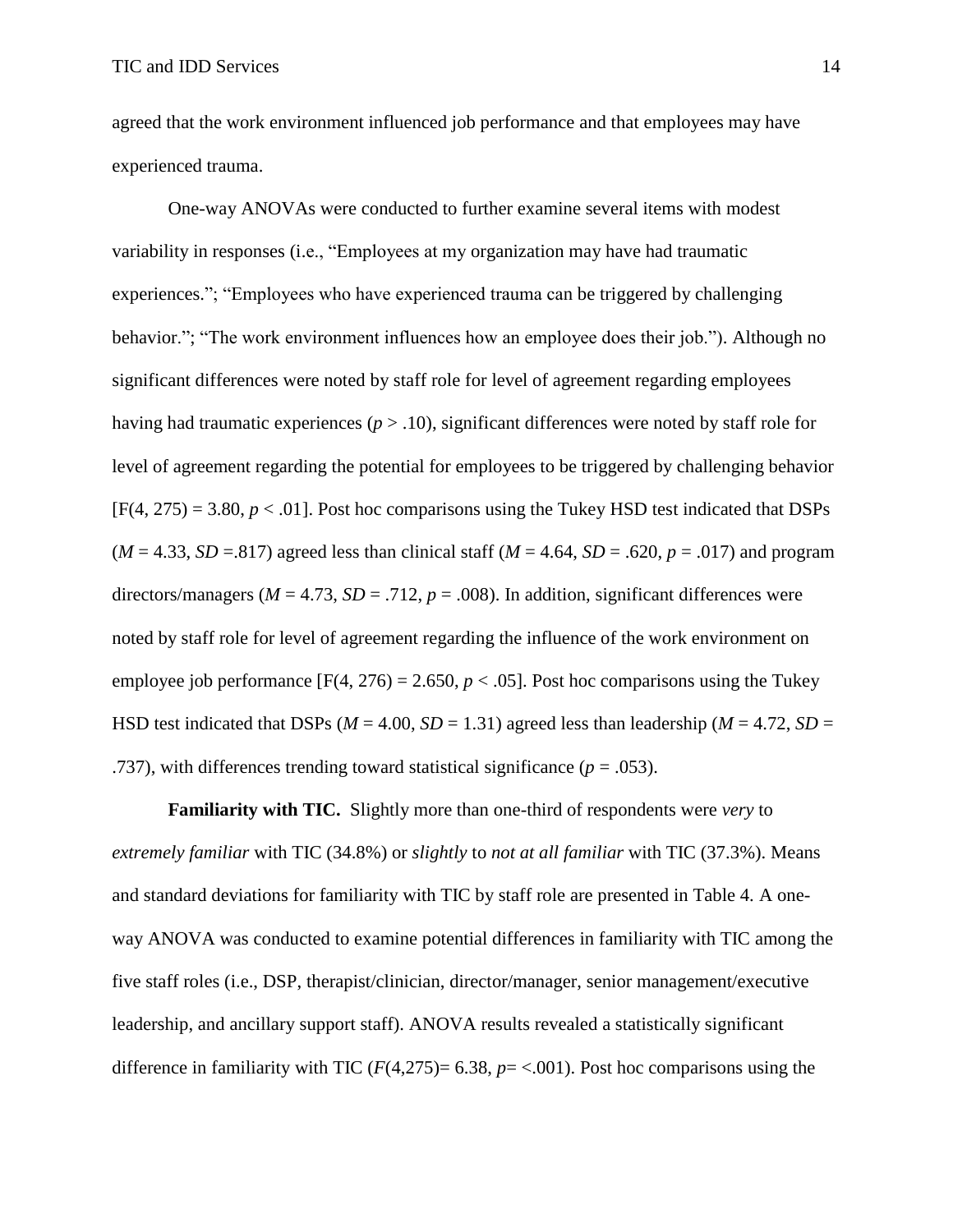Tukey HSD test indicated significantly ( $p < .001$ ) higher familiarity with TIC among therapists/clinicians and directors/managers than DSPs.

## **Alignment between Staff Training and TIC**

The second research question sought to examine the alignment between content in staff training and TIC. Survey respondents were asked to endorse various topics and skills from a prescribed list that they believed were included in their employee training. Table 5 presents the proportion of staff who endorsed each topic as included in their employee training. For items in the *General* domain, abuse and neglect was most often endorsed (88.5%) as being included in employee training, however, items related to trauma were endorsed by slightly more than 50% of respondents. For items in the *Principles of TIC* domain, both physical safety and the provision of choices were most often endorsed by the total sample (87.5%). In contrast, emotional safety (76.0%) and empowerment (71.2%) were among the least often endorsed.

## **Organization Efforts and Challenges with TIC**

Finally, the third research question sought to identify if agencies provided staff with training specifically on TIC and, if training was provided, what challenges or barriers to implementing TIC were identified. A single question queried respondents regarding the provision of training on TIC at their agencies. The frequencies for responses are presented in Table 6. Of the 277 providers who responded,  $17.3\%$  (n = 48) noted that their agencies provided training on TIC. Of these 48 providers, less than half (41.7%) indicated that the training was required for all staff.

Through skip logic, those who indicated that TIC training was provided were queried further about any challenges that were encountered at their organization with integrating TIC. From a list of factors, respondents were asked to select those that they believed were challenging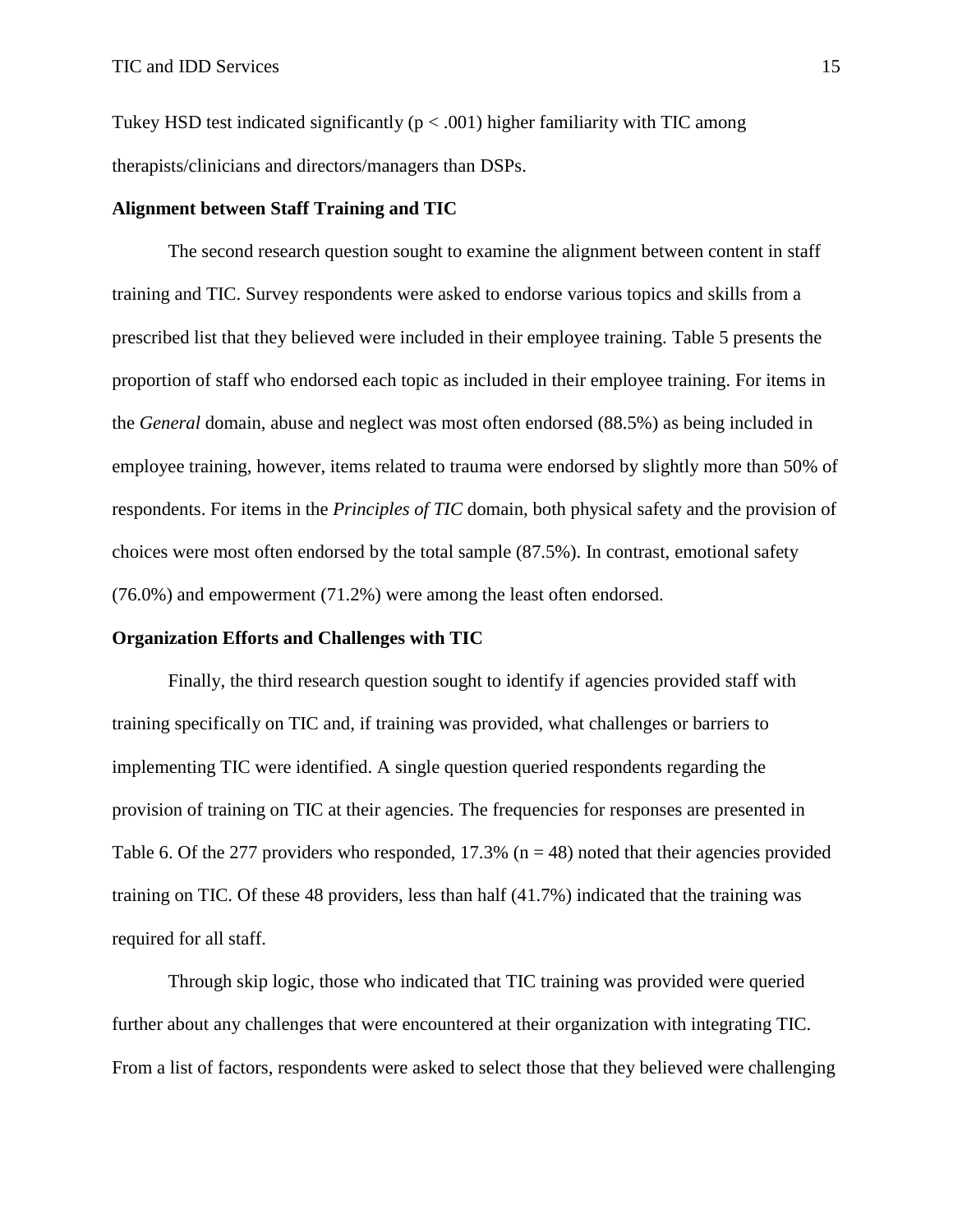to their organization. The following were most often endorsed: staff turnover (52.1%), lack of time (39.6%), cost (25%), and a lack of training materials/trainers (25%). Additionally, 10.4% (n  $=$  5) were unsure and 6.3% (n  $=$  3) reported that they did not encounter any challenges to using TIC.

The final survey question asked respondents if they would like to learn more about TIC. Of the 283 providers who responded to this question, 74.2% indicated *yes*, 10.2% indicated *no*, and 15.5% were unsure.

### **Discussion**

This study sought to understand awareness of trauma and familiarity with TIC among IDD service providers, to identify areas of alignment between staff training and TIC, and to identify the extent to which organizations provided TIC-specific training and any challenges with implementing TIC. Most respondents endorsed basic factors associated with trauma among clients and staff. However, several areas warrant additional consideration, particularly as DSPs most often had the lowest proportion of respondents in agreement.

More than three-quarters of respondents agreed that their organizations endeavored to determine if clients had trauma histories, however, a little over half indicated that clients' plans included information regarding client trauma and corresponding support strategies. Rich et al. (2020) conducted similar research and noted that about 66% of respondents believed their organizations did a "good job" identifying and responding to client trauma. The discrepancies in findings, however, may be attributable to sample differences as Rich et al. (2020) focused on leadership and the current sample, all levels of staffing, including clinicians who are most often involved in developing support plans.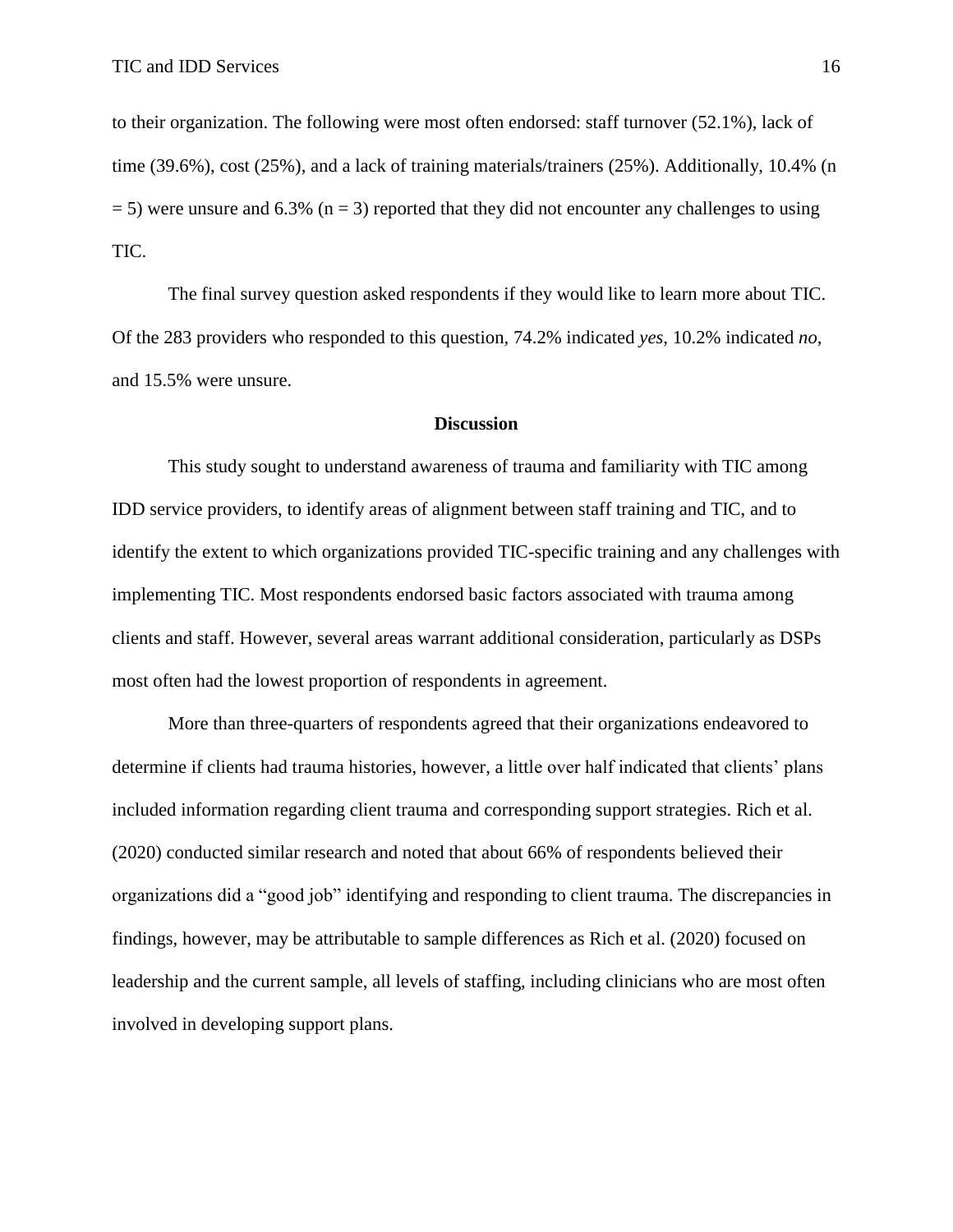Similarly, approximately 78% of respondents agreed that employees at their organization may have experienced trauma. According to the philosophy of TIC, it is prudent to approach *everyone* as if they have experienced trauma given its pervasiveness and lasting impact (SAMHSA, 2014a). Likewise, about 81% of respondents agreed that the work environment influenced job performance. Across sectors, research has supported that impact of work environment on employee experiences (Keesler, 2020b; Lee & Jang, 2020; LoPorto & Spina, 2021). Given that TIC is a model for organizational culture, it may be important to foster employee recognition of the potential positive contribution of trauma-informed initiatives to the work environment *and* their performance.

Slightly more than one-third of the sample indicated that they were very familiar with TIC. A few studies that have queried respondents in IDD services about TIC suggest comparable findings. For example, in a national study of leaders in IDD organizations, Rich et al. (2020) found that 24% of respondents agreed that their staff understood TIC. Similarly, in an international qualitative study among IDD service providers, McNally et al. (*under review*) noted that all staff endorsed the need for TIC training. In the present study DSPs demonstrated the least familiarity with TIC, while clinical staff were the most familiar. Lower familiarity among DSPs is of particular concern given that they have the most direct contact with people with IDD and the quality of support they provide impacts the wellbeing of people with IDD (Friedman, 2018). Further, although familiarity among particular roles such as therapists and clinicians are likely associated with their advanced level of education and experience, the use of TIC is not predicated upon experience or education, but rather accessible training (Purtle, 2020).

Training is an integral part of general staff preparation and organizational inculturation, as well as TIC initiatives (Purtle, 2020). The results indicate that organizations provide some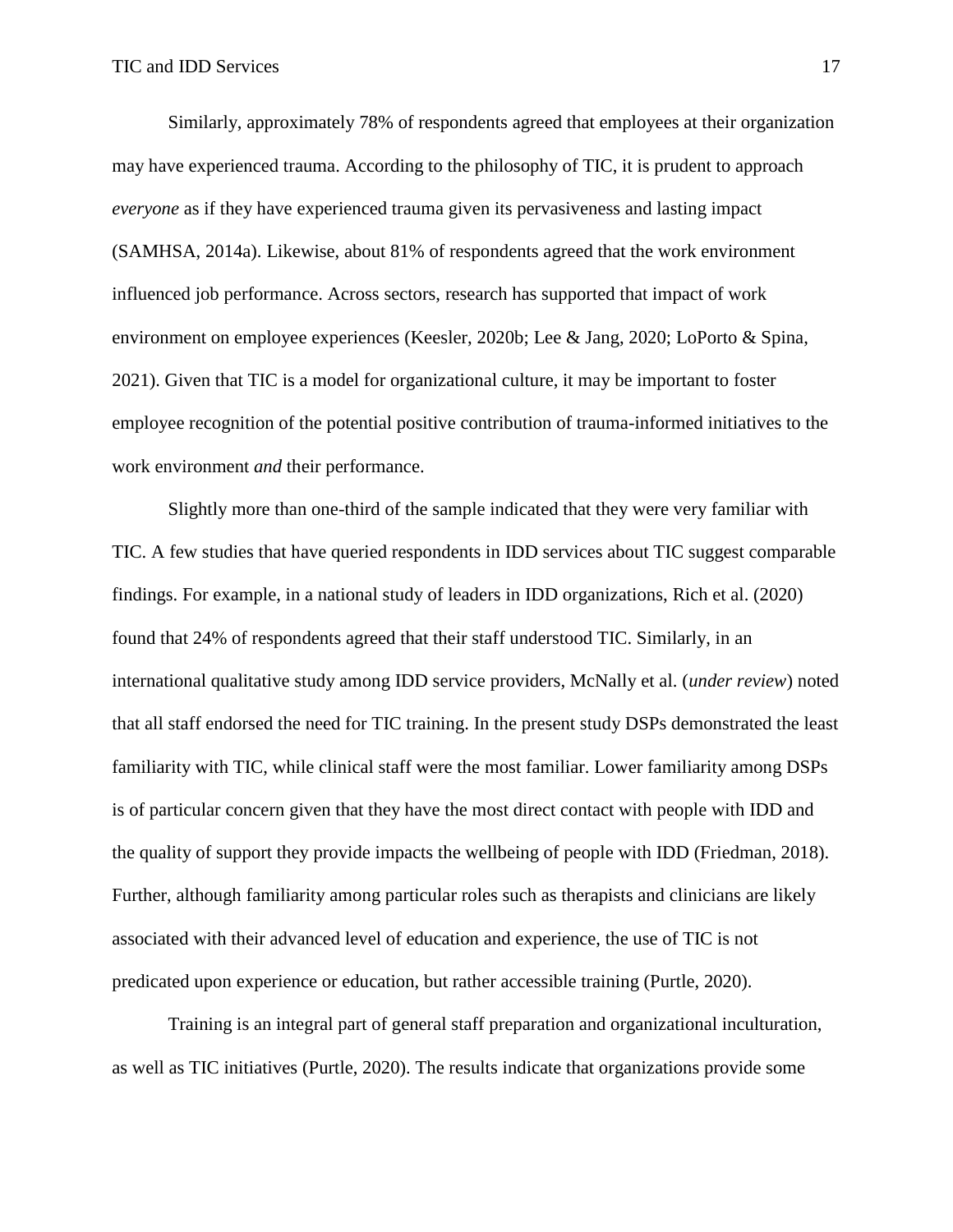training on content that is foundational to TIC (e.g., abuse and neglect) and aligns with TIC practices (e.g., ensuring physical safety and providing choices). This is similar to previous research that noted organizations often engaged in some practices that aligned with TIC but did not identify them as trauma-informed (Wolf et al., 2014). Considerable variability was noted among the topics covered in staff trainings. Although differences between staff roles might be attributable to recall bias and proximity to training (Althubaiti, 2016), overall trends suggest that certain topics are covered more often than others.

Perhaps most notable were the differences in endorsement of abuse and neglect, historical treatment, and trauma (i.e., prevalence/impact and responding to trauma). Understanding the trauma that many people with IDD have experienced throughout history (e.g., institutionalization) is critical to ensuring that current systems do not perpetuate harmful practices. Yet, the literature continues to note the use of punitive and compliance-oriented practices by paid caregivers (Collins & Murphy, 2021). Further, content explicitly on trauma appears to be far less often included in training than abuse and neglect. Although every effort must be made to prevent incidents of abuse and neglect, trauma goes beyond the event or conditions to an appreciation of the person's experience and the effects of the event (SAMHSA, 2014a). The lack of emphasis on trauma may be influenced by historical perspectives that people with IDD are different from the general population and are not psychologically impacted by adversity (Conrad, 2018; Shapiro, 2018).

Although there is some alignment between current training content and TIC, organizations do not appear to be delivering content or engaging in practices through a trauma lens or framework. Less than one in five respondents indicated that their organization explicitly provided TIC training. As awareness of trauma among people with IDD expands, additional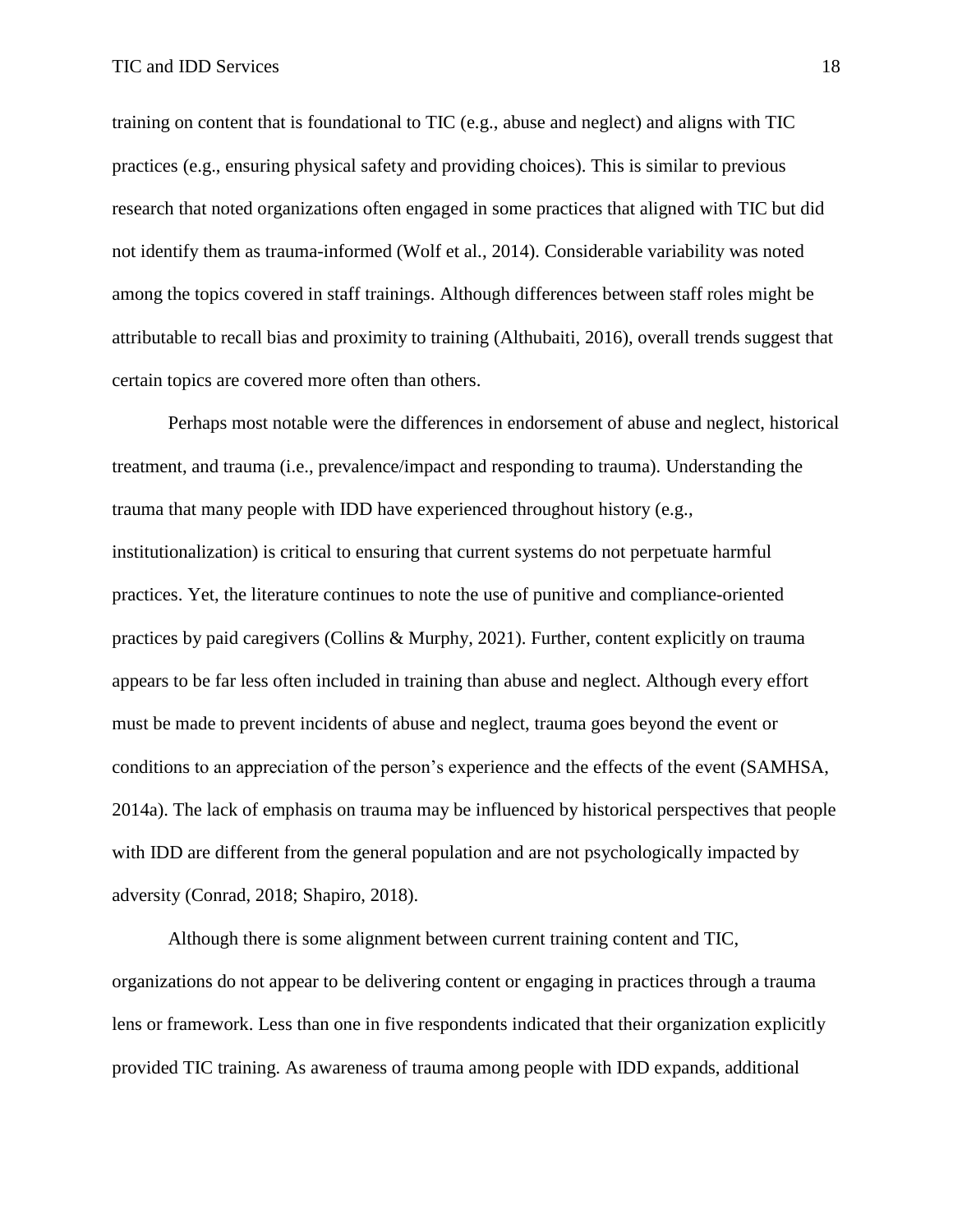strategies are needed at the system-level to implement TIC across and within agencies (Cook  $\&$ Hole, 2021). Despite the availability of formal TIC curricula, many organizations engaged in TIC initiatives implement their own in-house trainings (Purtle, 2020). Despite the lack of consensus regarding what content is most important and the extent to which trainings should be tailored for different populations, common elements to TIC trainings include creating a common understanding of and language around trauma, promoting safety and reducing risk of retraumatization, and facilitating strategies to promote staff wellness (Purtle, 2020).

Respondents from organizations engaged in TIC trainings most often cited staff turnover as a barrier to implementing TIC. This is consistent with prior research among leadership in IDD services that noted staff turnover as a significant barrier to TIC (Rich et al., 2020). Staff turnover, especially among DSPs, has been identified as an ongoing challenge in the IDD service sector (National Core Indicators, 2019). In contrast however, the utilization of trauma-informed practices has been associated with increased job satisfaction and decreased burnout among DSPs (Keesler, 2020b). Although high staff turnover can create organizational strain, as well as challenges for training, it is important for providers to identify TIC as systemwide approach with multiple domains for implementation. As such it requires both top-down and bottom-up efforts (Cook & Hole, 2021; SAMHSA, 2014a). Thus, *some* progress toward TIC is plausible.

#### **Limitations**

The results of this exploratory study provide preliminary insight regarding the perspectives of service providers and the content of staff training as they relate to TIC. Given the nature of exploratory research and current study design, several limitations are noted. Data were collected from respondents in one Midwestern state, and as such, the results might be influenced by state-specific policies and therefore not generalizable. The survey was administered during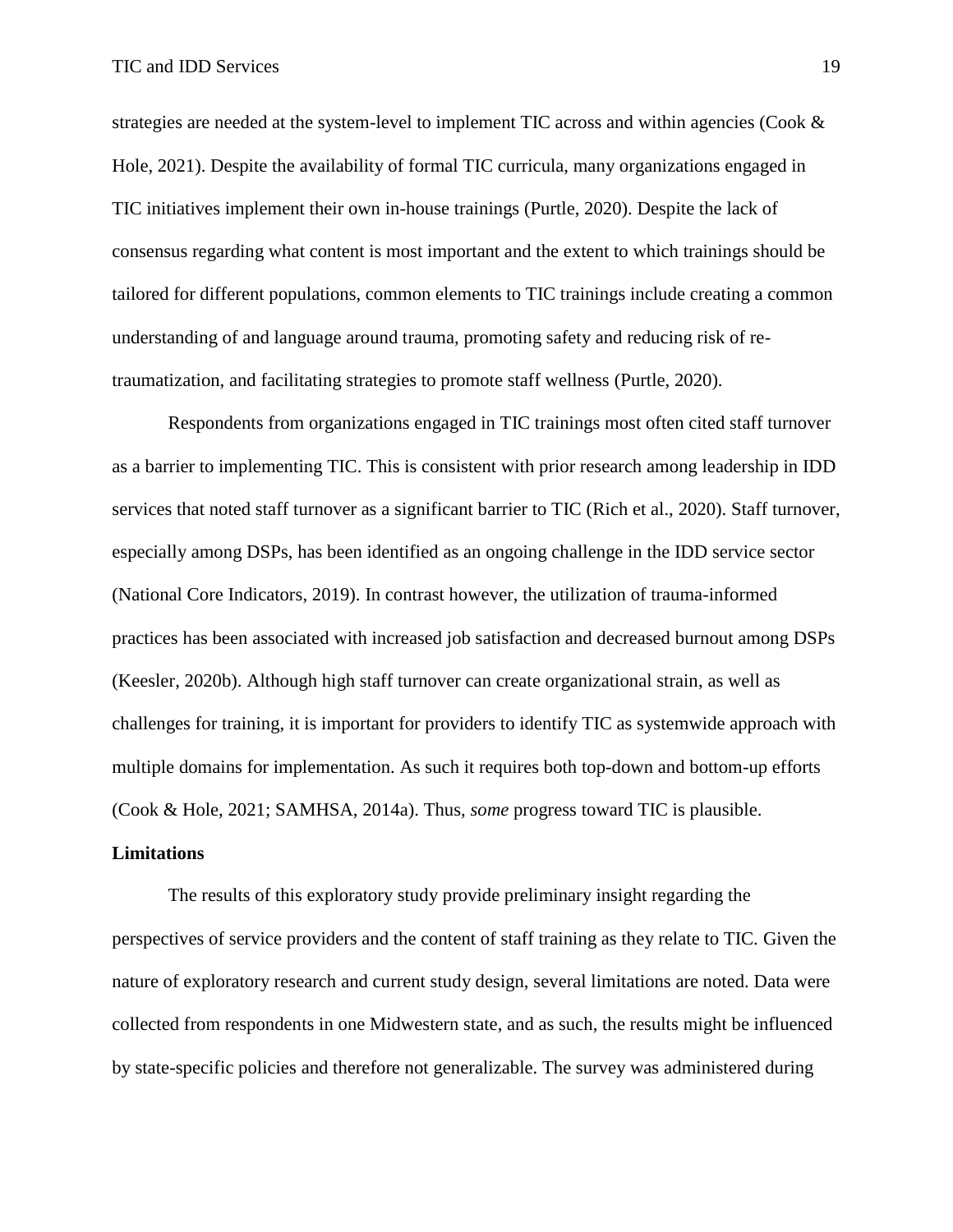the spread of COVID-19 which has had unanticipated and profound effects on research (Omary et al., 2020). Anecdotal evidence indicated that recruitment efforts and response rates were slowed as organizations focused on the health and safety of clients and staff and were often operating in crisis mode due to extensive staffing shortages. To counter the impact of the pandemic, and to ensure an adequate response rate, purposive and snowball sampling were implemented, and all IDD service providers were eligible to participate in the study. Despite its benefits, snowball sampling presents with inherent risks, including selection bias (Parker et al., 2019). Thus, the results may not accurately reflect the breadth of attitudes and practices among IDD organizations across the state.

In addition, some data points (i.e., content of staff training) may have been better collected from specific contacts within an organization (e.g., training coordinator); however, analyses demonstrated trends in training topics that were consistent across respondent roles. Although the survey asked respondents about the provision of staff training on trauma and TIC at their organization, training alone is often insufficient in fulfilling the extensive change efforts necessitated by TIC (Purtle, 2020). Further, only respondents who indicated that their agencies provided training on TIC were asked about challenges with integrating TIC. It is important to also consider barriers that prevent agencies from offering any training on TIC or from fully integrating TIC across their organization practices.

## **Implications and Strategies for Advancing TIC**

The current study focused on TIC as a system/organizational level response to trauma, rather than the individual level, which has often been the focus in the IDD literature (Cook  $\&$ Hole, 2021). Although the results suggest some alignment among current perspectives and training with TIC, more concerted efforts are needed to fully integrate TIC and to reduce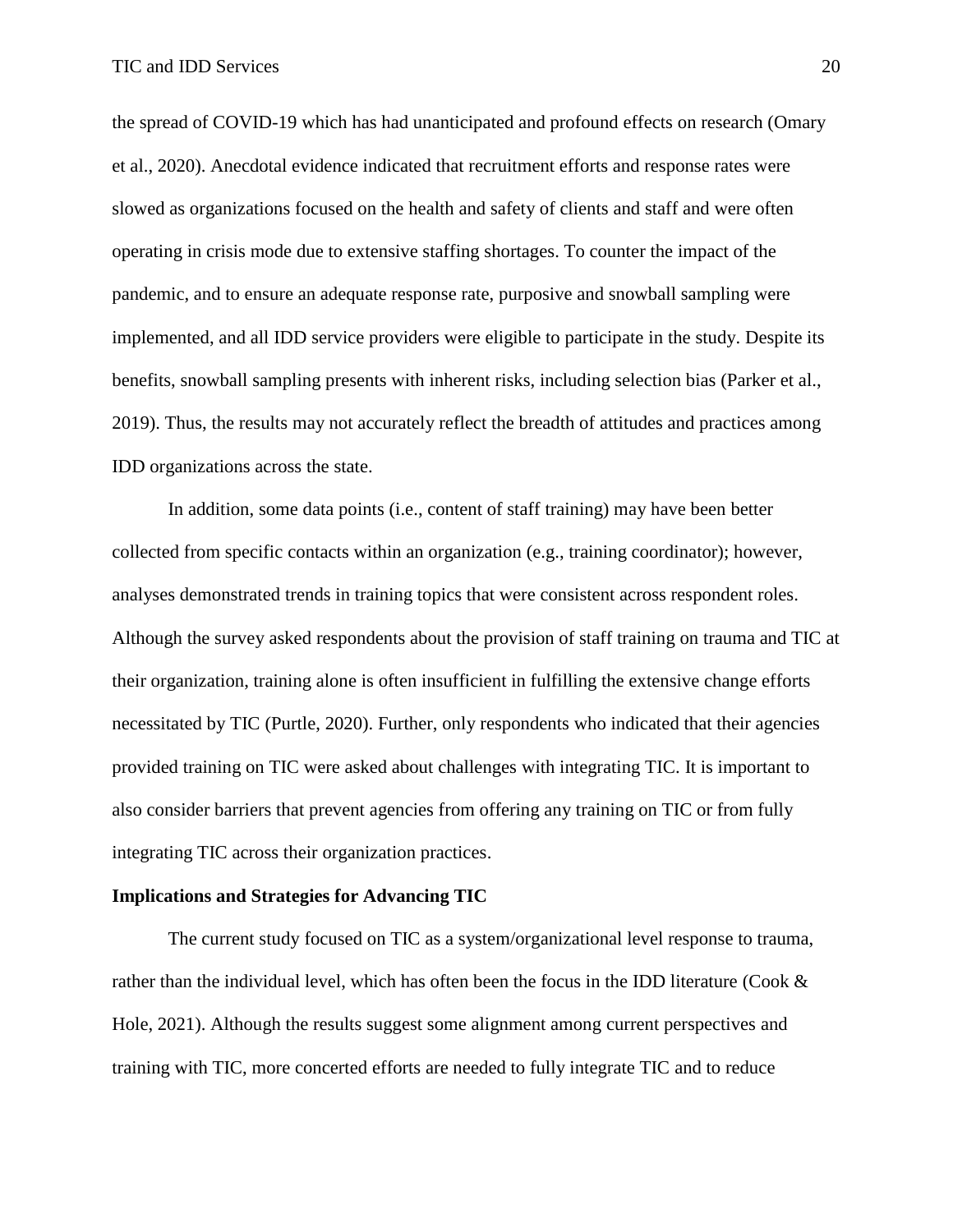variability and foster cohesion among staff across all roles in an organization (Melnyk et al., 2010). Further research is warranted to identify additional areas for training that may be specific to working with the IDD population, as well as practices related to workforce wellness which are often part of TIC training and initiatives (Purtle, 2020). Likewise, future research should examine the extent to which TIC training is translated into practice, and the strengths and challenges associated with integrating TIC among IDD organizations.

Challenges for IDD organizations to adopt TIC include a lack of state-level guidance, staffing shortages, a lack of resources, and cost (Rich et al., 2020). Although it is important to acknowledge these considerations, they should not present a hard stop to organizations moving forward with TIC. Fundamentally, professional membership organizations for IDD service providers can mobilize resources to provide direction for organizations and, along with leaders within the IDD sector, lobby for the inclusion of TIC within state-level directives for client care. Further, the results of this study indicate a foundation for advancing TIC amid current training efforts; this should help allay budget and staffing concerns. Free and publicly available resources on TIC and IDD services can be found online (e.g., Galindo, 2020; Marcal & Trsifoso, 2017; and National Child Traumatic Stress Network, 2015). Likewise, SAMHSA (2014a, 2014b) provides an implementation framework and strategies (although not specific to IDD) to support organizations in navigating the shift toward TIC, as well as viable strategies without undue financial burden (e.g., fostering administrative commitment to TIC, using principles of TIC to develop a strategic plan, and reviewing/updating mission and vision).

### **Conclusion**

Trauma in the lives of people with IDD is a salient concern for service providers that warrants a multi-faceted response. As a systemwide response, TIC promotes a common approach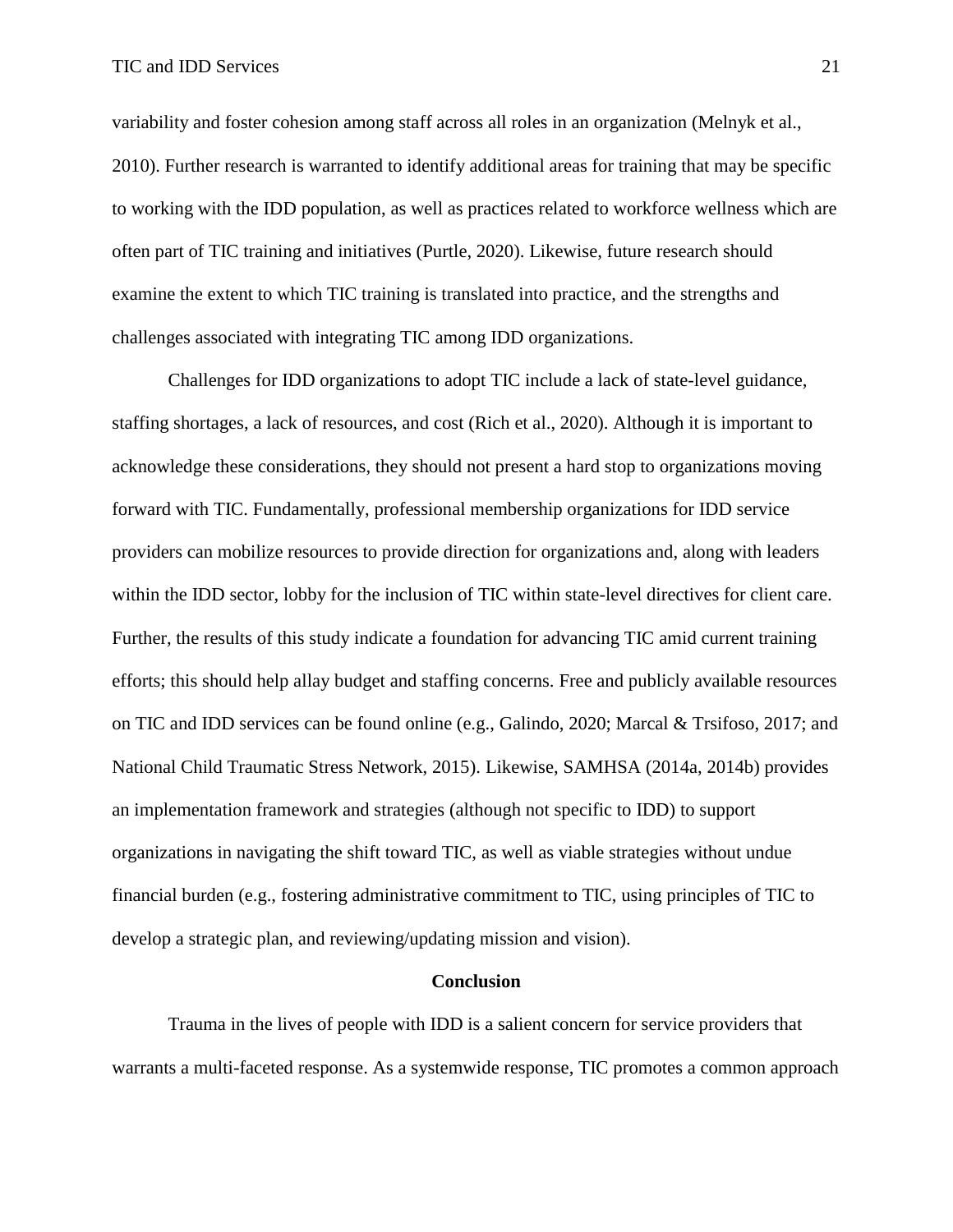within an organization that understands trauma and is grounded in principles of safety, choice, collaboration, empowerment, and trustworthiness. The results of this study are a promising foundation and provide some direction for change in the IDD sector. Although staff understanding and training are only part of the organizational shift toward TIC, they are significant factors that can increase the success and decrease the burden of such initiatives. It is encouraging that the results of the present study demonstrate a promising foundation as IDD agencies strive to shift toward becoming fully trauma informed.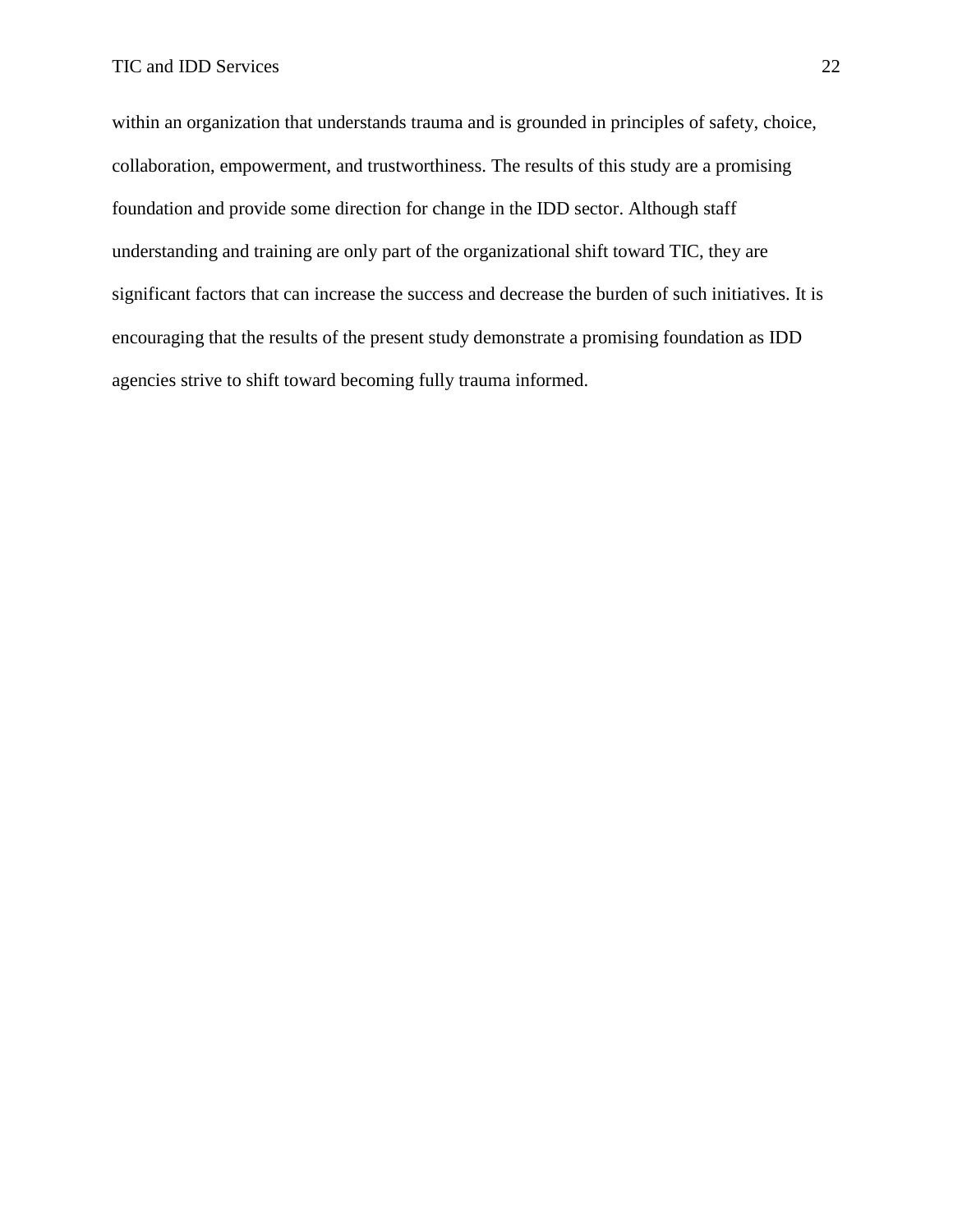## **References**

- Althubaiti A. (2016). Information bias in health research: definition, pitfalls, and adjustment methods. *Journal of Multidisciplinary Healthcare*, *9*, 211–217. [https://doi.org/10.2147/JMDH.S104807](about:blank)
- Austin, A., Herrick, H., Proescholdbell, S., et al. (2016). Disability and exposure to high levels of adverse childhood experiences: effect on health and risk behavior. *North Carolina Medical Journal, 77,* 30-36. [https://doi.org/10.18043/ncm.77.1.30](about:blank)
- Azeem, M.W., Aujla, A., Rammerth, M., Binsfield, G., & Jones, R. (2011). Effectiveness of six core strategies based on trauma informed care in reducing seclusions and restraints at a child and adolescent psychiatric hospital. *Journal of Child and Adolescent Psychiatric Nursing, 24*, 11-15. [https://doi.org/10.1111/j.1744-6171.2010.00262.x](about:blank)
- Barol, B. I., & Seubert, A. (2010). Stepping stones: EMDR treatment of individuals with intellectual and developmental disabilities and challenging behavior. *Journal of EMDR Practice and Research, 4*(4), 156–169. [https://doi.org/10.1891/1933-3196.4.4.156](about:blank)
- Bloom, S.L. (2010). Organizational stress and trauma-informed services. In: Levin BL and [https://www.nasmhpd.org/sites/default/files/Organizational%20Stress%202010%20forma](about:blank) [tted%20NTAC%281%29.pdf](about:blank)
- Bloom, S.L., & Farragher, B. (2011). *Destroying sanctuary: The crisis in human service delivery systems.* New York: Oxford University Press.
- Bogenschutz, M., Nord, D., & Hewitt, A. (2015). Competency-based training and worker turnover in community supports for people with IDD: Results from a group randomized controlled study. *Intellectual and Developmental Disabilities*, 53(3), 182-195. [https://doi.org/10.1352/1934-9556-53.3.182](about:blank)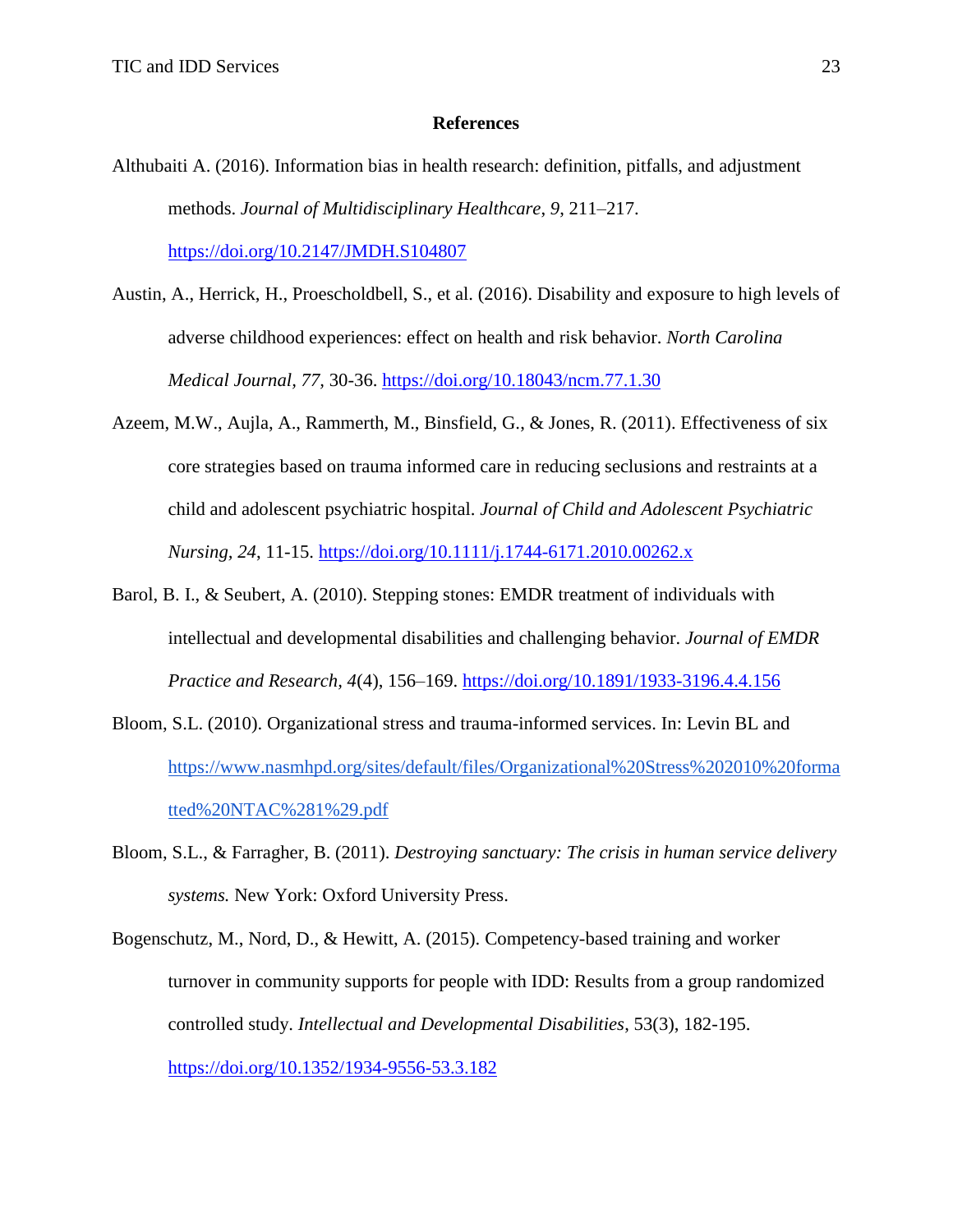- Boulagouas, W., García-Herrero, S., Chaib, R., García, S. H., & Djebabra, M. (2021). On the contribution to the alignment during an organizational change: Measurement of job satisfaction with working conditions. *Journal of Safety Research*, *76*, 289-300. [https://doi.org/10.1016/j.jsr.2020.12.006](about:blank)
- Branson, C. M. (2008). Achieving organizational change through values alignment. *Journal of Educational Administration*, 46*(3),* 376-395.
- Brewin, C. R., Andrews, B., & Valentine, J. D. (2000). Meta-analysis of risk factors for posttraumatic stress disorder in trauma-exposed adults. *Journal of Consulting and Clinical Psychology*, *68*(5), 748.
- Britton Laws, C., Kolomer, S. R., & Gallagher, M. J. (2014). Age of persons supported and factors predicting intended staff turnover: a comparative study. *Inclusion*, 2(4), 316-328. [https://doi.org/10.1352/2326-6988-2.4.316](about:blank)
- Bryson, S. A., Gauvin, E., Jamieson, A., Rathgeber, M., Faulkner-Gibson, L., Bell, S., Davidson, J., Russel, J., & Burke, S. (2017). What are the effective strategies for implementing trauma-informed care in youth inpatient psychiatric and residential treatment settings? A realist systematic review. *International Journal of Mental Health Systems, 11*, 36.
- Byrne, G. (2018). Prevalence and psychological sequelae of sexual abuse among individuals with an intellectual disability: a review of the recent literature. *Journal of Intellectual Disabilities, 22*(3), 294-310. [https://doi.org/10.1177%2F1744629517698844](about:blank)

Chapman, D. P., Whitfield, C. L., Felitti, V. J., Dube, S. R., Edwards, V. J., & Anda, R. F. (2004). Adverse childhood experiences and the risk of depressive disorders in adulthood. *Journal of Affective Disorders, 82*, 217–225.

<https://psycnet.apa.org/doi/10.1016/j.jad.2003.12.013>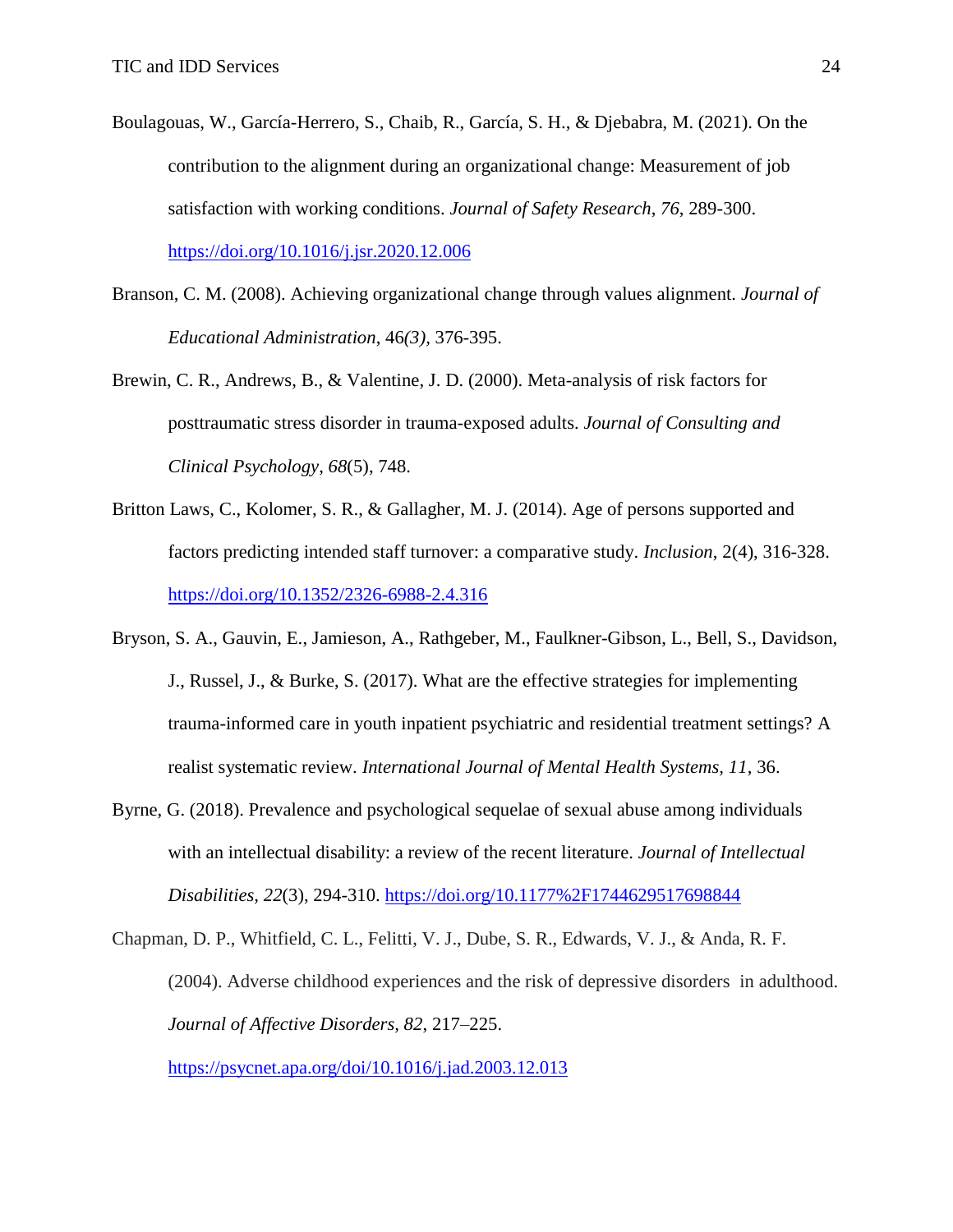- Collins, J., & Murphy, G. H. (2021). Detection and prevention of abuse of adults with intellectual and other developmental disabilities in care services: A systematic review. *Journal of Applied Research in Intellectual Disabilities*, 1-36. [https://doi.org/10.1111/jar.12954](about:blank)
- Conrad, J. A. (2018). On intellectual and developmental disabilities in the United States: A historical perspective. *Journal of Intellectual Disabilities, 24*(1), 85–101. [https://doi.org/10.1177/1744629518767001](about:blank)
- Cook, S., & Hole, R. (2021). Trauma, intellectual and/or developmental disability, and multiple, complex needs: a scoping review of the literature. *Research in Developmental Disabilities.* [https://doi.org/10.1016/j.ridd.2021.103939](about:blank)
- Daveney, J., Hassiotis, A., Katona, C., Matcham, F., & Sen, P. (2019). Ascertainment and prevalence of post-traumatic stress disorder (PTSD) in people with intellectual disabilities. *Journal of Mental Health Research in Intellectual Disabilities*, *12*(3-4), 211- 233. [https://doi.org/10.1080/19315864.2019.1637979](about:blank)
- Disley, P., Hatton, C., & Dagnan, D. (2009). Applying equity theory to staff working with individuals with intellectual disabilities. *Journal of Intellectual and Developmental Disability*, *34*(1), 55-66. <https://doi.org/10.1080/13668250802684701>
- Fallot, R. D., & Harris, M. (2009). *Creating cultures of trauma-informed care (CCTIC): a selfassessment and planning protocol*. Washington, DC: Community Connections. http://www.healthcare.uiowa.edu/ icmh/documents/CCTICSelf-AssessmentandPlanningProtocol0709.pdf
- Felitti, V. J., Anda, R. F., Nordenberg, D., Williamson, D. F., Spitz, A. M., Edwards, V., & Marks, J. S. (1998). The relationship of adult health status to childhood abuse  $\&$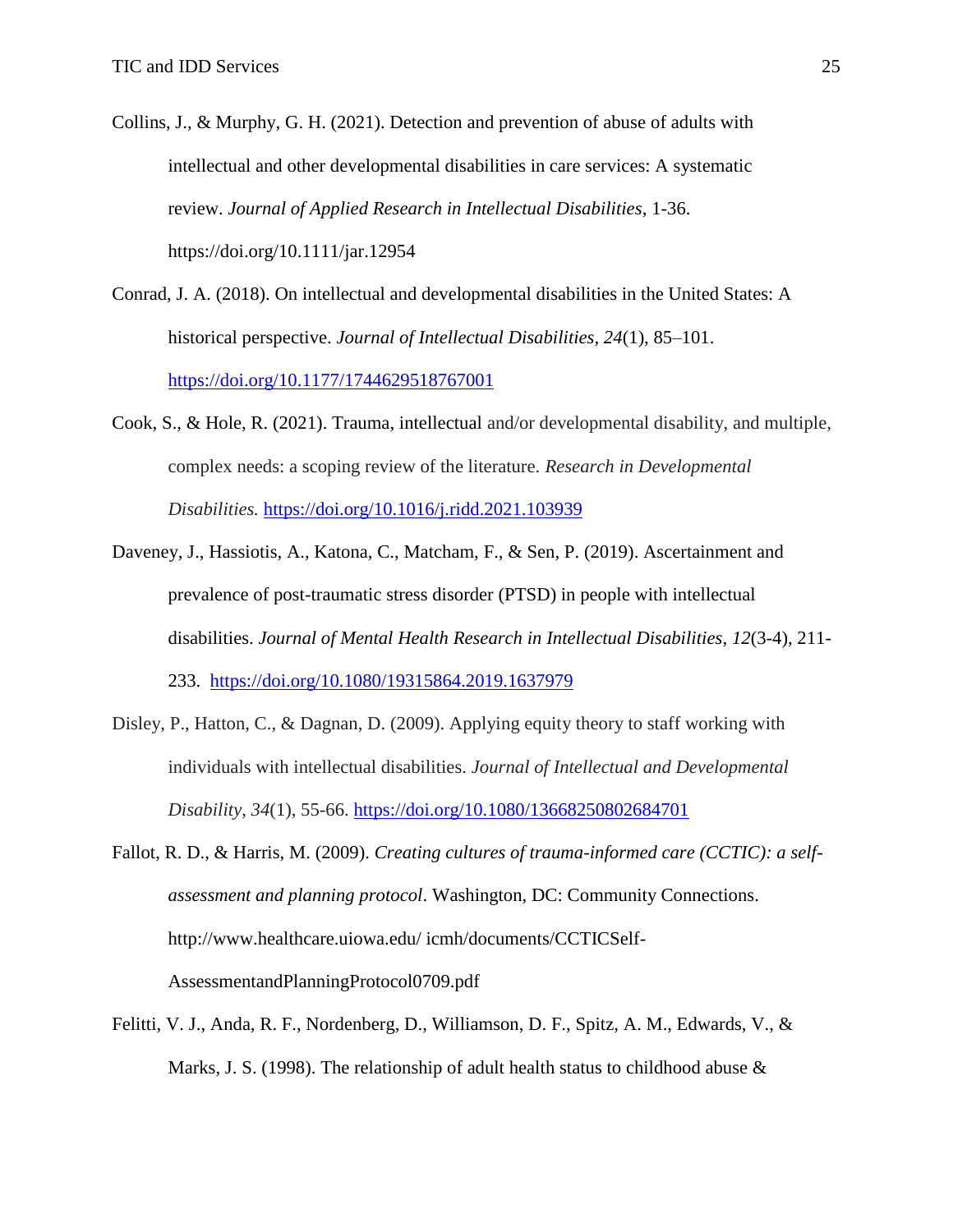household dysfunction. *American Journal of Preventive Medicine, 14*, 245–258.

- Friedman, C. (2018). Direct support professionals and quality of life of people with intellectual and developmental disabilities. *Intellectual and Developmental Disabilities,* 56(4), 234– 250. [https://doi.org/10.1352/1934-9556-56.5.234](about:blank)
- Galindo, N. (2020). *The importance of trauma-informed care for IDD organizations.* Relias. [https://www.relias.com/blog/the-importance-of-trauma-informed-care-for-idd](about:blank)[organizations](about:blank)
- Hales, T.W., Green, S.A., Bissonette, S., Warden, A., Diebold, J., Koury, S.P., & Nochajski,T.H. (2019). Trauma-informed care outcome study. *Research on Social Work Practice*, 29(5), 529-539.<https://doi.org/10.1177%2F1049731518766618>
- Handran, J. (2015). Trauma-informed systems of care: The role of organizational culture in the development of burnout, secondary traumatic stress, and compassion satisfaction. *Journal of Social Welfare and Human Rights*, *3*(2), 1-22. [http://doi.org/10.15640/jswhr.v3n2a1](about:blank)
- Hensel, J., Lunsky, Y., & Dewa, C. (2014). Staff perception of aggressive behaviour in community services for adults with intellectual disabilities. *Community Mental Health Journal*, *50*(6), 743–751. [https://doi.org/10.1007/s10597-013-9636-0](about:blank)
- Herman, J. L. (1992). *Trauma and recovery: The aftermath of violence - from domestic abuse to political power.* BasicBooks.
- Hewitt, A. (2014). Presidential address, 2014—Embracing complexity: community inclusion, participation, and citizenship. *Intellectual and Developmental Disabilities*, 52(6), 475- 495. [https://doi.org/10.1352/1934-9556-52.6.475](about:blank)
- Howard, A. R. H., Parris, S., Hall, J. S., Call, C. D., Razuri, E. B., Purvis, K. B., & Cross, D. R. (2015). An examination of the relationships between professional quality of life, adverse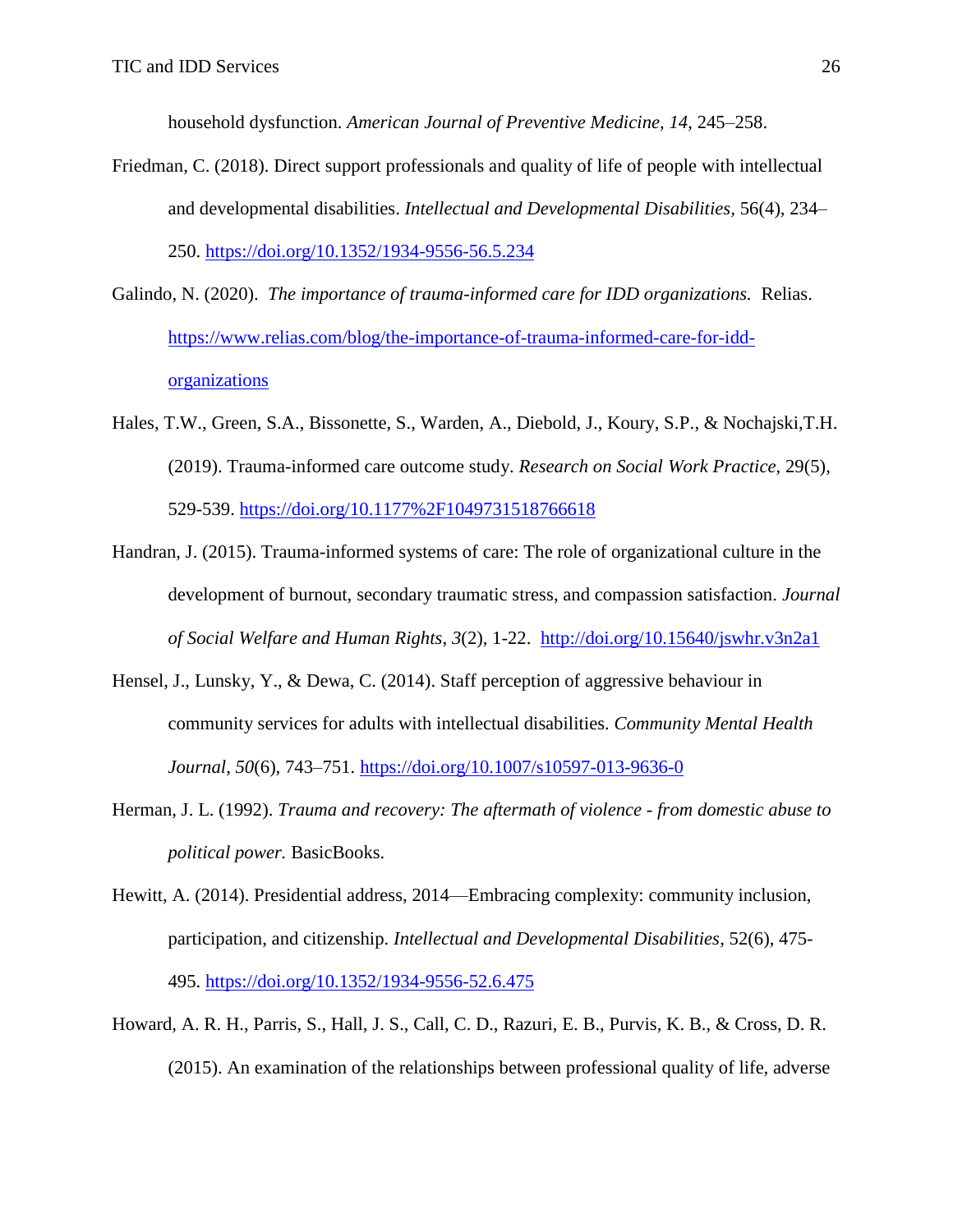childhood experiences, resilience, and work environment in a sample of human service providers. *Children and Youth Services Review*, *57*, 141-148.

[http://dx.doi.org/10.1016/j.childyouth.2015.08.003](about:blank)

- Hughes, R. B., Robinson-Whelen, S., Raymaker, D., Lund, E. M., Oschwald, M., Katz, M., et al. (2019). The relations of abuse to physical and psychological health in adults with developmental disabilities. *Disability and Health Journal, 12*, 227–234. <http://doi.org/10.1016/j.dhjo.2018.09.007>
- Hulbert-Williams, L., Hastings, R., Owen, D. M., Burns, L., Day, J., Mulligan, J., & Noone, S. J. (2013). Exposure to life events as a risk factor for psychological problems in adults with intellectual disabilities: A longitudinal design. *Journal of Intellectual Disability Research*, 58, 48–60.
- Keesler, J.M. (2014). A call for the integration of trauma-informed care among intellectual and developmental disability organizations. *Journal of Policy and Practice in Intellectual Disabilities, 11(1)*, 34-42. [https://doi.org/10.1111/jppi.12071](about:blank)
- Keesler, J. M. (2018). Adverse childhood experiences among direct support professionals. *Intellectual and Developmental Disabilities*, *56*(2), 119-132.
- Keesler, J.M. (2020a). From the DSP perspective: exploring the use of practices that align with trauma-informed care in organizations serving people with intellectual and developmental disabilities. *Intellectual and Developmental Disabilities, 58*(3), 208-220. [https://doi.org/10.1352/1934-9556-58.3.208](about:blank)
- Keesler, J. M. (2020b). Promoting satisfaction and reducing fatigue: Understanding the impact of trauma‐ informed organizational culture on psychological wellness among direct service providers. *Journal of Applied Research in Intellectual Disabilities, 33*(5), 939–949.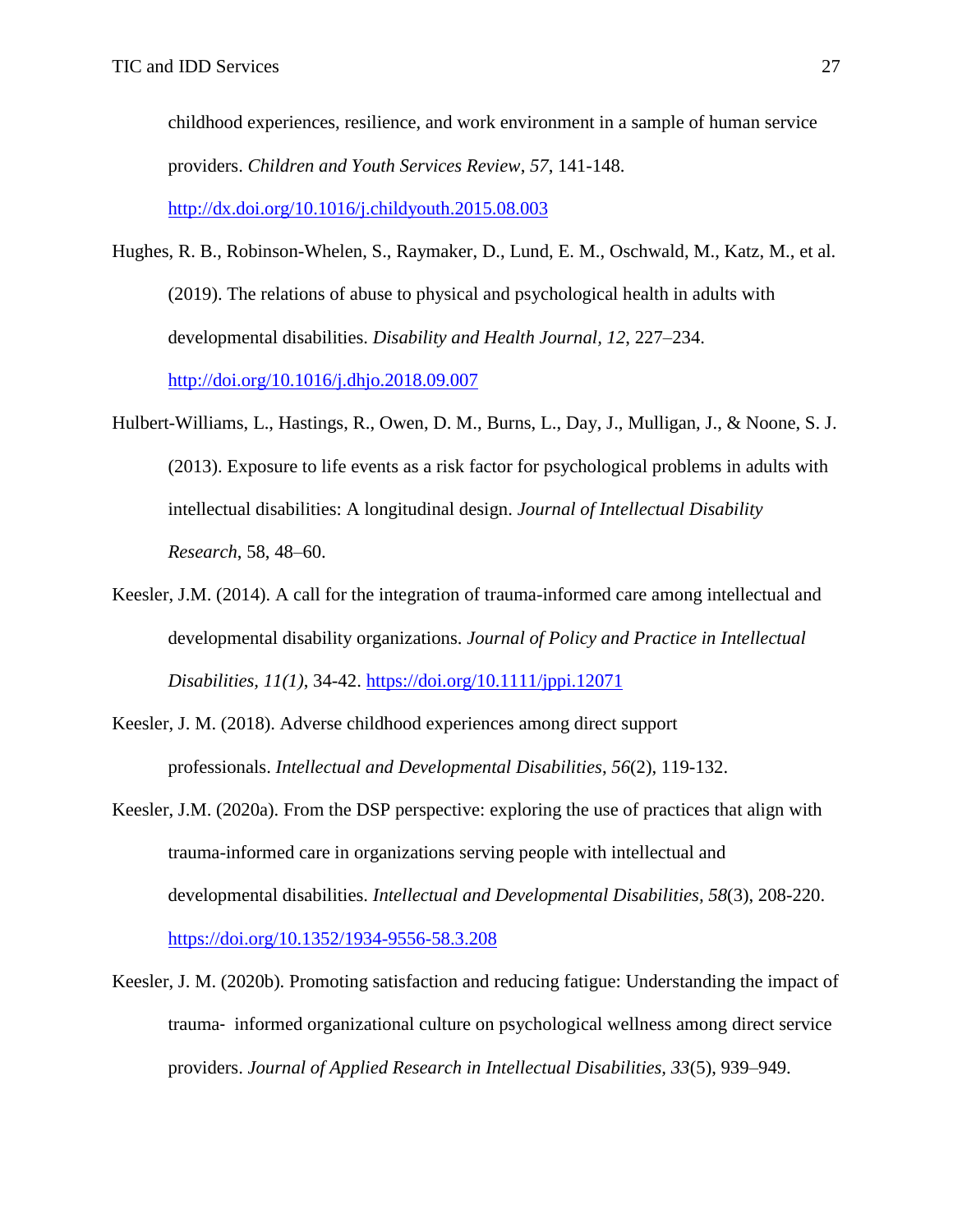## [https://doi.org/10.1111/jar.12715](about:blank)

Keesler, J. M. (2020c). Trauma‐ specific treatment for individuals with intellectual and developmental disabilities: A review of the literature from 2008 to 2018. *Journal of Policy and Practice in Intellectual Disabilities*, *17*(4), 332-345. [https://doi.org/10.1111/jppi.12347](about:blank)

Keesler, J. M., & Isham, C. (2017). Trauma-Informed day services: An initial conceptualization and preliminary assessment. *Journal of Policy and Practice in Intellectual Disabilities*, *14*(2), 164-175.

- Lapshina, N., & Stewart, S. L. (2021). Traumatic life events, polyvictimization, and externalizing symptoms in children with IDD and mental health problems. *Research in Developmental Disabilities*, *116*, 104028. [https://doi.org/10.1016/j.ridd.2021.104028](about:blank)
- Lee, E., & Jang, I. (2020). Nurses' fatigue, job stress, organizational culture, and turnover intention: A culture–work–health model. *Western journal of nursing research*, *42*(2), 108-116. [https://doi.org/10.1177/0193945919839189](about:blank)
- Levenson, J., & Grady, M. (2016). Childhood Adversity, Substance Abuse, and Violence: Implications for Trauma-Informed Social Work Practice*. Journal of Social Work Practice in the Addictions, 16*(1/2), 24–45.

[https://doi.org/10.1080/1533256X.2016.1150853](about:blank)

- Lönnqvist, A., Kianto, A., & Sillanpää, V. (2009). Using intellectual capital management for facilitating organizational change. *Journal of Intellectual Capital,* 10(*4*), 559-572.
- LoPorto, J. (2019). *Competency Development and Implementation among Direct Support Professionals in New York State* (Doctoral dissertation, Walden University).

LoPorto, J., & Spina, K. E. (2021). Risk Perception and Coping Strategies among Direct Support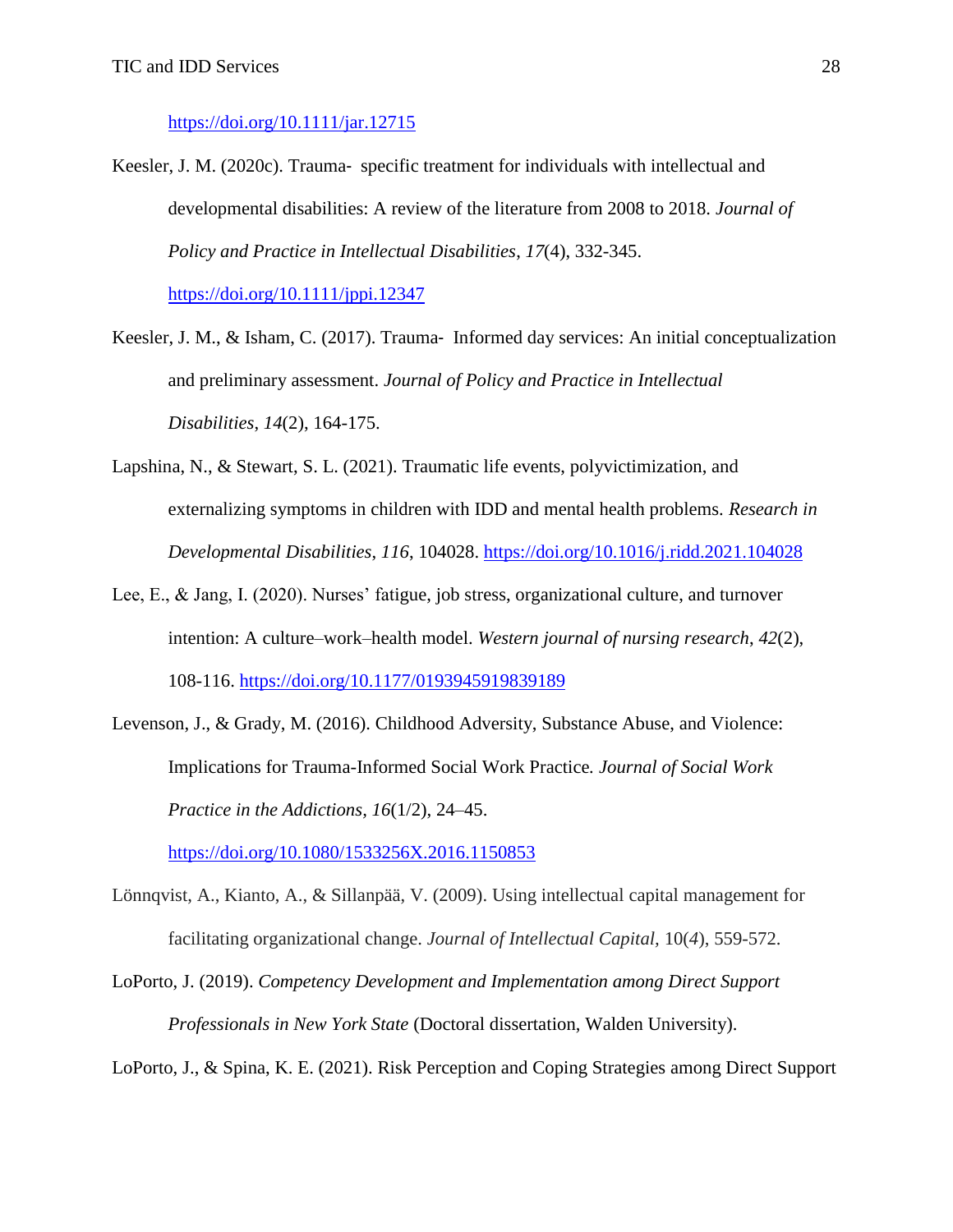Professionals in the Age of COVID-19. *Journal of Social, Behavioral, and Health Sciences*, *15*(1), 201-216. [https://doi.org/10.5590/JSBHS.2021.15.1.14](about:blank)

- Lunsky, Y., Bobbette, N., Selick, A., & Jiwa, M.I. (2021). "The doctor will see you now": Direct support professionals' perspectives on supporting adults with intellectual and developmental disabilities accessing health care during COVID-19. *Disability and Health Journal*. [https://doi.org/10.1016/j.dhjo.2021.101066](about:blank)
- Marcal, S., & Trsifoso, S. (2017). A trauma-informed toolkit for providers in the field of intellectual and developmental disabilities.

[https://www.pacesconnection.com/fileSendAction/fcType/0/fcOid/468137553002812476](about:blank) [/filePointer/468137553002812517/fodoid/468137553002812512/IDD%20TOOLKIT%20](about:blank) [%20CFDS%20HEARTS%20NETWORK%205-28%20FinalR2.pdf](about:blank)

- McGilvery, S. (2018). *The identification and treatment of trauma in individuals with developmental disabilities*. NADD Press.
- McNally, P., Irvine, M., Taggart, L., Shevlin, M., & Keesler, J. M. (under review). Exploring the knowledge base of trauma and trauma informed care of staff working in community residential accommodation for adults with an intellectual disability. *Journal of Applied Research in Intellectual Disabilities.*
- McNally, P., Taggart, L., & Shevlin, M. (2021). Trauma experience of people with an intellectual disability and their implications: A scoping review. *Journal of Applied Research in Intellectual Disabilities.* [https://doi.org/10.1111/jar.12872](about:blank)
- Melnyk, B. M., Fineout-Overholt, E., Giggleman, M., & Cruz, R. (2010). Correlates among cognitive beliefs, EBP implementation, organizational culture, cohesion and job satisfaction in evidence-based practice mentors from a community hospital system.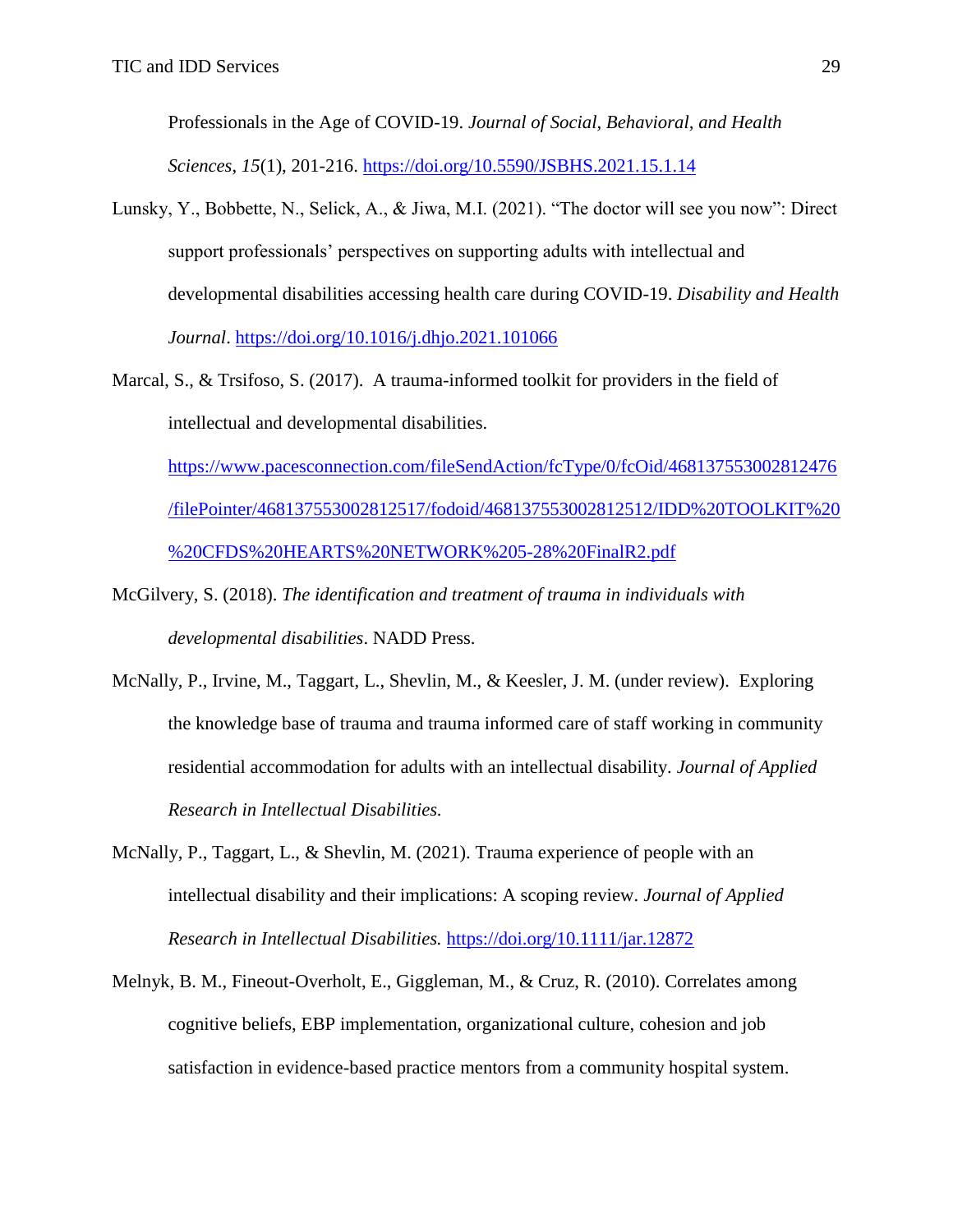*Nursing Outlook, 58*(6), 301–308.<https://doi.org/10.1016/j.outlook.2010.06.002>

- Mevissen, L., Didden, R., & Jongh, A. De. (2016). Assessment and treatment of PTSD in people with intellectual disabilities. In C. R. Martin, V. R. Preedy, & V. B. Patel (Eds.), *Comprehensive Guide to Post-Traumatic Stress Disorder*. Switzerland: Springer International Publishing.<https://doi.org/10.1007/978-3-319-08613-2>
- Mevissen, L., Didden, R., de Jongh, A., & Korzilius, H. (2020). Assessing posttraumatic stress disorder in adults with mild intellectual disabilities or borderline intellectual functioning. *Journal of Mental Health Research in Intellectual Disabilities*, *13*(2), 110- 126. [https://doi.org/10.1080/19315864.2020.1753267](about:blank)
- Munir, K.M. (2016). The co-occurrence of mental disorders in children and adolescents with intellectual disability/intellectual developmental disorder. *Current Opinion in Psychiatry, 29*(2), 95-102. [https://doi.org/10.1097/YCO.0000000000000236.](https://doi.org/10.1097/YCO.0000000000000236)
- Muskett, C. (2014). Trauma-informed care in inpatient mental health settings: A review of the literature. *International Journal of Mental Health Nursing, 23*(1), 51–59.
- National Alliance for Direct Support Professionals. (2020). *The NADSP competency areas.*  [https://nadsp.org/resources/the-nadsp-competency-areas/](about:blank)
- National Child Traumatic Stress Network. (2015). *The road to recovery: Supporting children with intellectual and developmental disabilities who have experienced trauma.*

[https://www.nctsn.org/print/1055](about:blank)

- National Core Indicators. (2019). *National Core Indicators 2018 staff stability survey report*. [https://www.nationalcoreindicators.org/resources/staffstability-survey/](about:blank)
- National Direct Service Workforce Resource Center. (2013). *Understanding your HCBS direct service workforce's strengths and preparing the workforce to serve all populations with*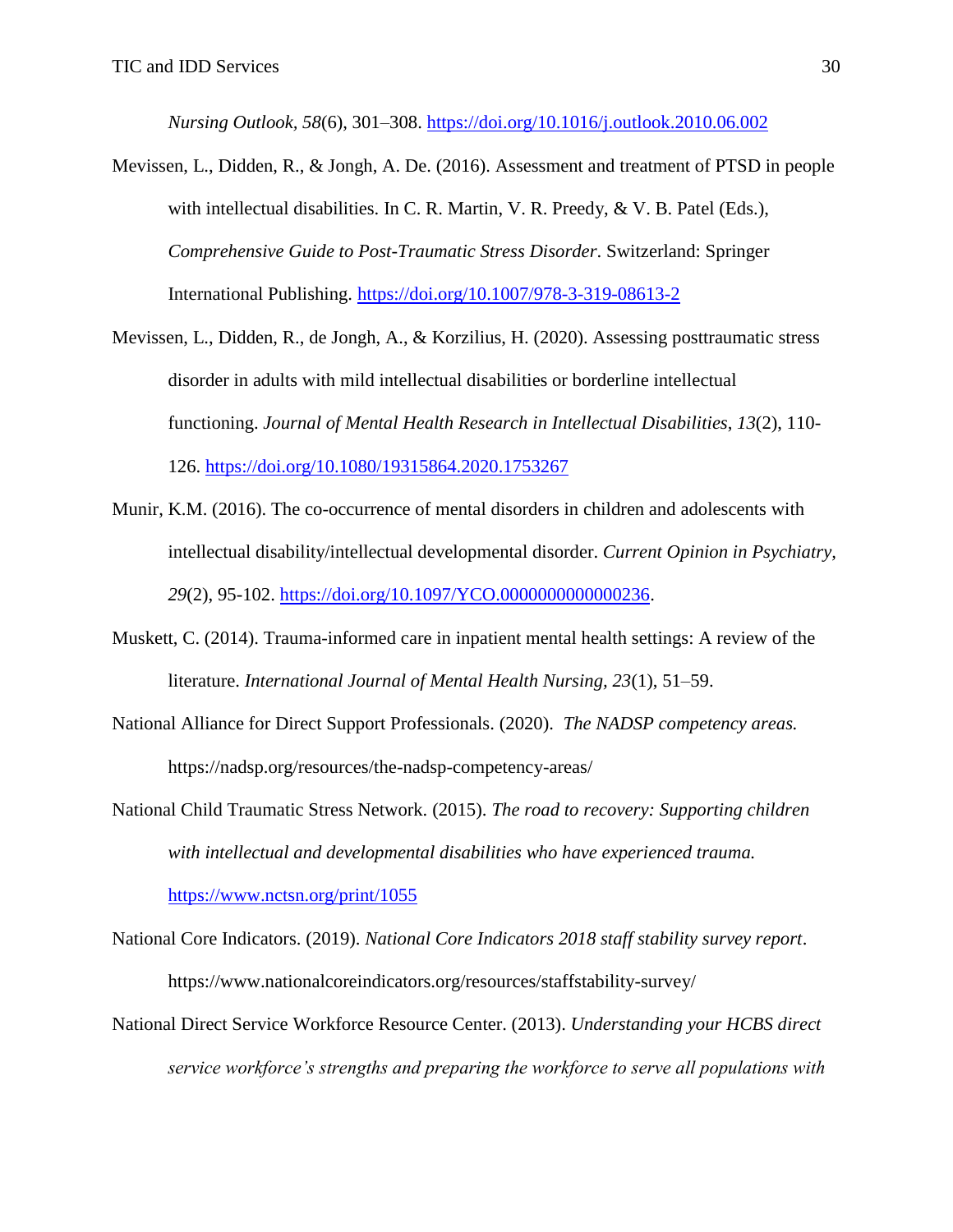*core competency training*. Paper presented at the National HCBS Conference, Arlington, VA.

- Nieuwenhuis, J. G., Smits, H. J. H., Noorthoorn, E. O., Mulder, C. L., Penterman, E. J. M., & Nijman, H. L. I. (2019). Not recognized enough: the effects and associations of trauma and intellectual disability in severely mentally ill outpatients. *European Psychiatry*, *58*, 63-69. [https://doi.org/10.1016/j.eurpsy.2019.02.002](about:blank)
- Nixon, M., Thomas, S. D. M., Daffern, M., & Ogloff, J. R. P. (2017). Estimating the risk of crime and victimisation in people with intellectual disability: A data-linkage study. *Social Psychiatry and Psychiatric Epidemiology, 52*, 617–626.
- Omary, M. B., Eswaraka, J., Kimball, S. D., Moghe, P. V., Panettieri, R. A., & Scotto, K. W. (2020). The COVID-19 pandemic and research shutdown: staying safe and productive. *Journal of Clinical Investigation, 130*(6), 2745–2748. [https://doi.org/10.1172/jci138646](about:blank)
- Ozer, E. J., & Weiss, D. S. (2004). Who develops posttraumatic stress disorder? *Current Directions in Psychological Science*, *13*(4), 169-172.
- Parker, C., Scott, S., & Geddes, A. (2019). Snowball sampling, in: Atkinson, P., Delamont, S., Cernat, A., Sakshaug, J.W., Williams, R.A. (Eds.), *SAGE Research Methods Foundations.* SAGE Publications Ltd,

London. [https://doi.org/10.4135/9781526421036831710](about:blank)

Perry, D.M. & Carter-Long, L. (2016). The Ruderman white paper on media coverage of law enforcement use of force and disability. The Ruderman Family Foundation. Retrieved from https://rudermanfoundation.org/white\_papers/media-coverage-of-law-enforcementuse-of-force-and-disability/

Purtle, J. (2020) Systematic review of evaluations of trauma-informed organisational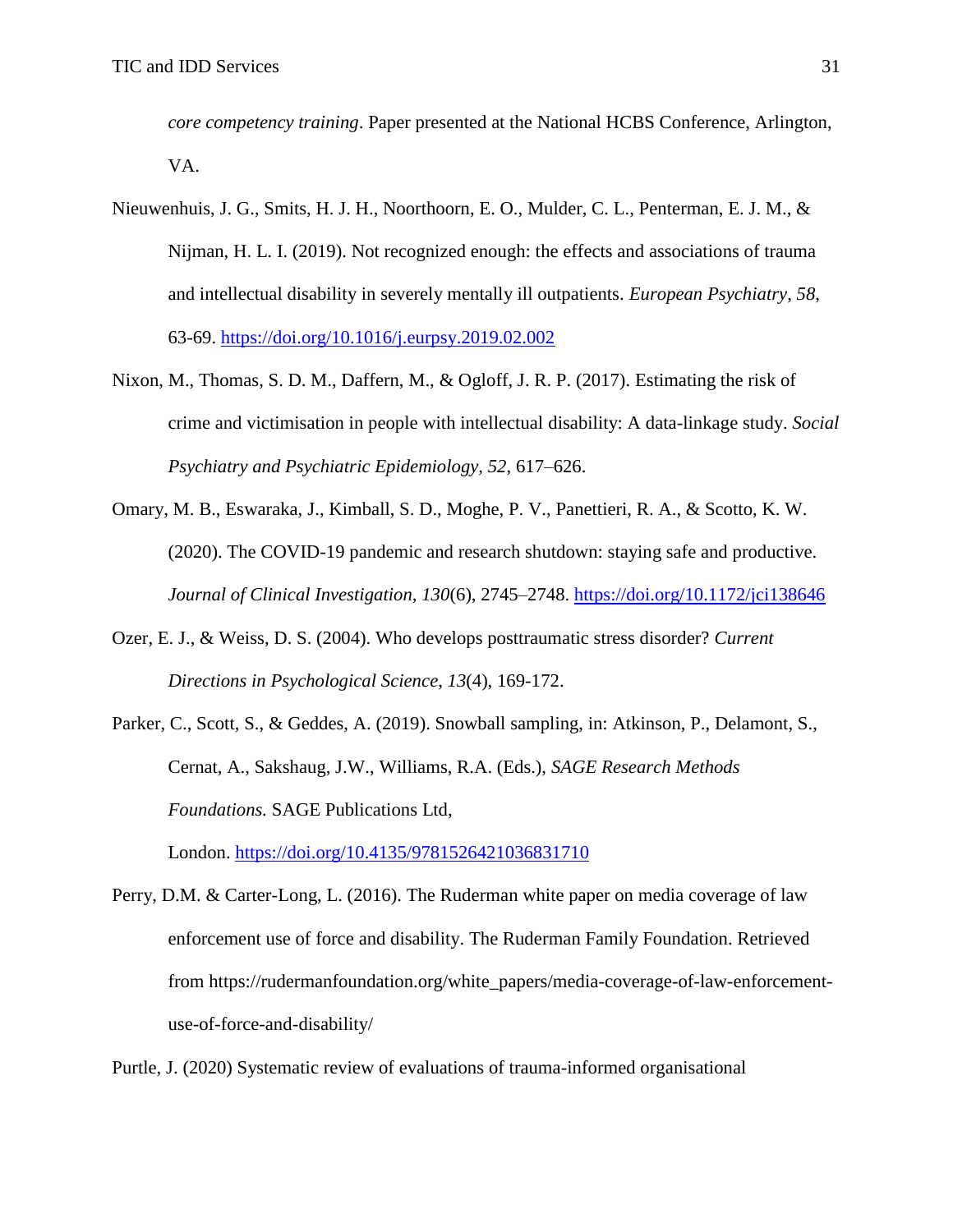interventions that include staff training. *Trauma, Violence & Abuse,* 21(4), 725-740. <https://doi.org/10.1177%2F1524838018791304>

Rich, A.J., DiGregorio, N., & Strassle, C. (2020). Trauma-informed care in the context of intellectual and developmental disability services: perceptions of service providers. *Journal of Intellectual Disabilities, xx(x),* 1-6.

<https://doi.org/10.1.177/1744629520918086>

- Santoro, A. F., Shear, S. M., & Haber, A. (2018). Childhood adversity, health and quality of life in adults with intellectual and developmental disabilities. *Journal of Intellectual Disability Research, 62*(10), 854–863.<https://doi.org/10.1111/jir.12540>
- Scotti, J. R., Stevens, S. B., Jacoby, V. M., Bracken, M. R., Freed, R., & Schmidt, E. (2012). Trauma in people with intellectual and developmental disabilities: Reactions of parents and caregivers to research participation. *Intellectual and Developmental Disabilities*, 50, 199–206.
- Shapiro, J. (2018). The sexual assault epidemic no one talks about. *National Public Radio.*  [https://www.npr.org/2018/01/08/570224090/the-sexual-assault-epidemic-no-one-talks](about:blank)[about](about:blank)
- Silver Wolf, D. A. P., Dulmus, C., Maguin, E., Keesler, J., & Powell, B. (2014). Organizational leaders' and staff members' appraisals of their work environment within a children's social service system. *Human Service Organizations: Management, Leadership & Governance*, *38*(3), 215-227. [https://doi.org/10.1080/23303131.2014.884032](about:blank)
- Skelly, A. (2020). Trauma exposure and the importance of attachment in people with intellectual disabilities. *Bulletin of the Faculty for People with Intellectual Disabilities*, *18*(1), 15–19.

Stokols, D., Lejano, R. P., & Hipp, J. (2013). Enhancing the resilience of human–environment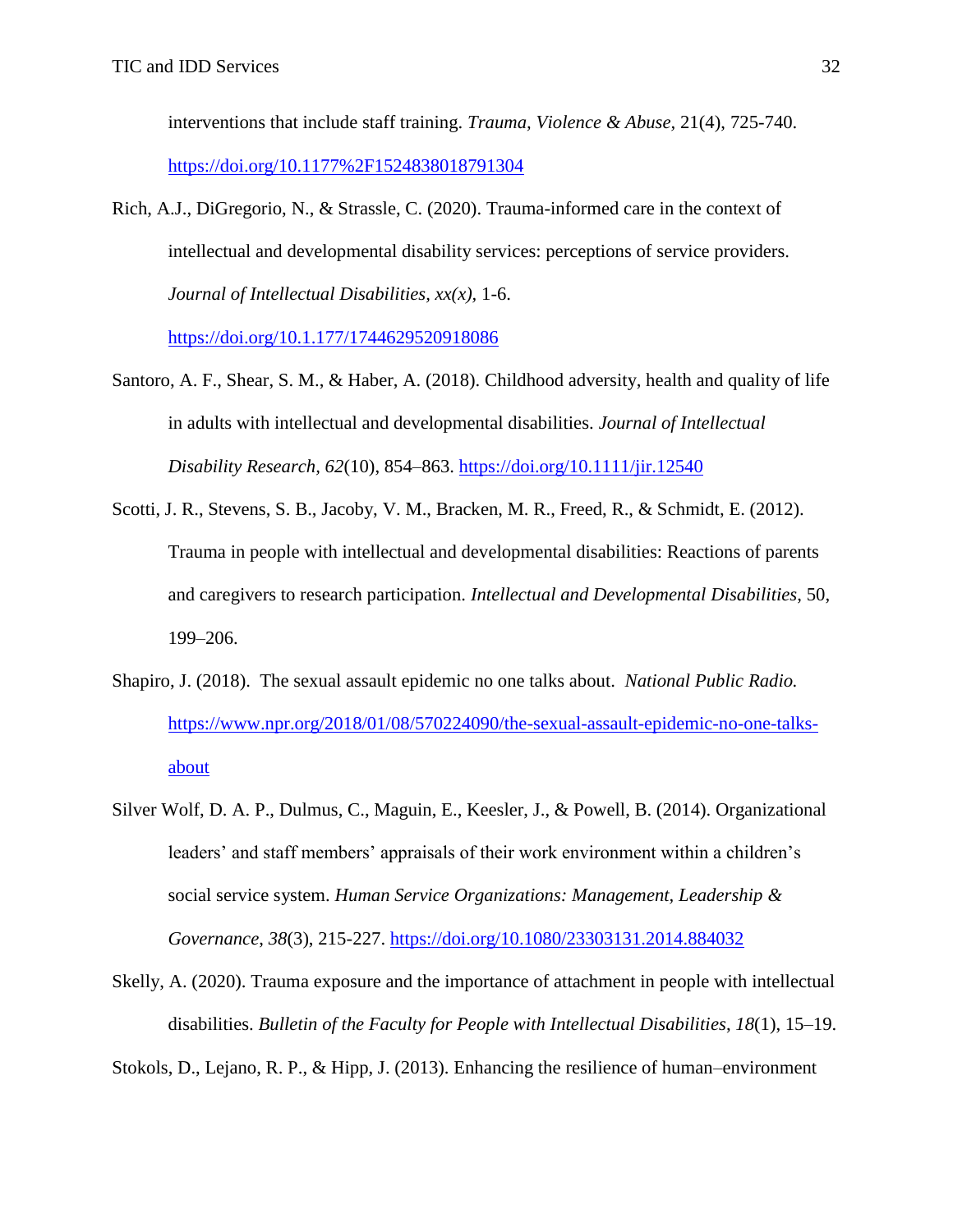systems: A social ecological perspective. *Ecology and Society*, *18*(1).

<https://doi.org/10.5751%2Fes-05301-180107>

Strand, M., Benzein, E., & Saveman, B. I. (2004). Violence in the care of adult persons with intellectual disabilities. *Journal of Clinical Nursing*, *13*(4), 506-514.

[https://doi.org/10.1046/j.1365-2702.2003.00848.x](about:blank)

- Substance Abuse and Mental Health Services Administration. (2014a). *SAMHSA's concept of trauma and guidance for a trauma-informed approach. HHS publication No. (SMA) 14- 4884*. Rockville, MD: Substance Abuse and Mental Health Services Administration. https://ncsacw.samhsa.gov/userfiles/files/SAMHSA\_Trauma.pdf
- Substance Abuse and Mental Health Services Administration. (2014b). *Trauma-informed care in behavioral health services. Treatment improvement protocol (TIP) Series 57. HHS Publication No. (SMA) 13-4801*. Rockville, MD: Substance Abuse and Mental Health Services Administration.
- Wachino, V. (2016). *CMCS informational bulletin: suggested approaches for strengthening and stabilizing the Medicaid home care workforce.* Baltimore, MD: Centers for Medicare and Medicaid Services.
- Wigham, S. & Emerson, E. (2015). Trauma and life events in adults with intellectual disability. *Centre for Disability Research & Policy: University of Sydney, 2,* 93-99. <https://doi.org/10.1007/s40474-015-0041-y>
- Wigham, S., Taylor, J. L., & Hatton, C. (2013). A prospective study of the relationship between adverse life events and trauma in adults with mild to moderate intellectual disabilities. *Journal of Intellectual Disability Research,* 58, 1131–1140.

Williamson, L.F., & Qureshi, A.Z. (2015). Trauma informed care and disability: the complexity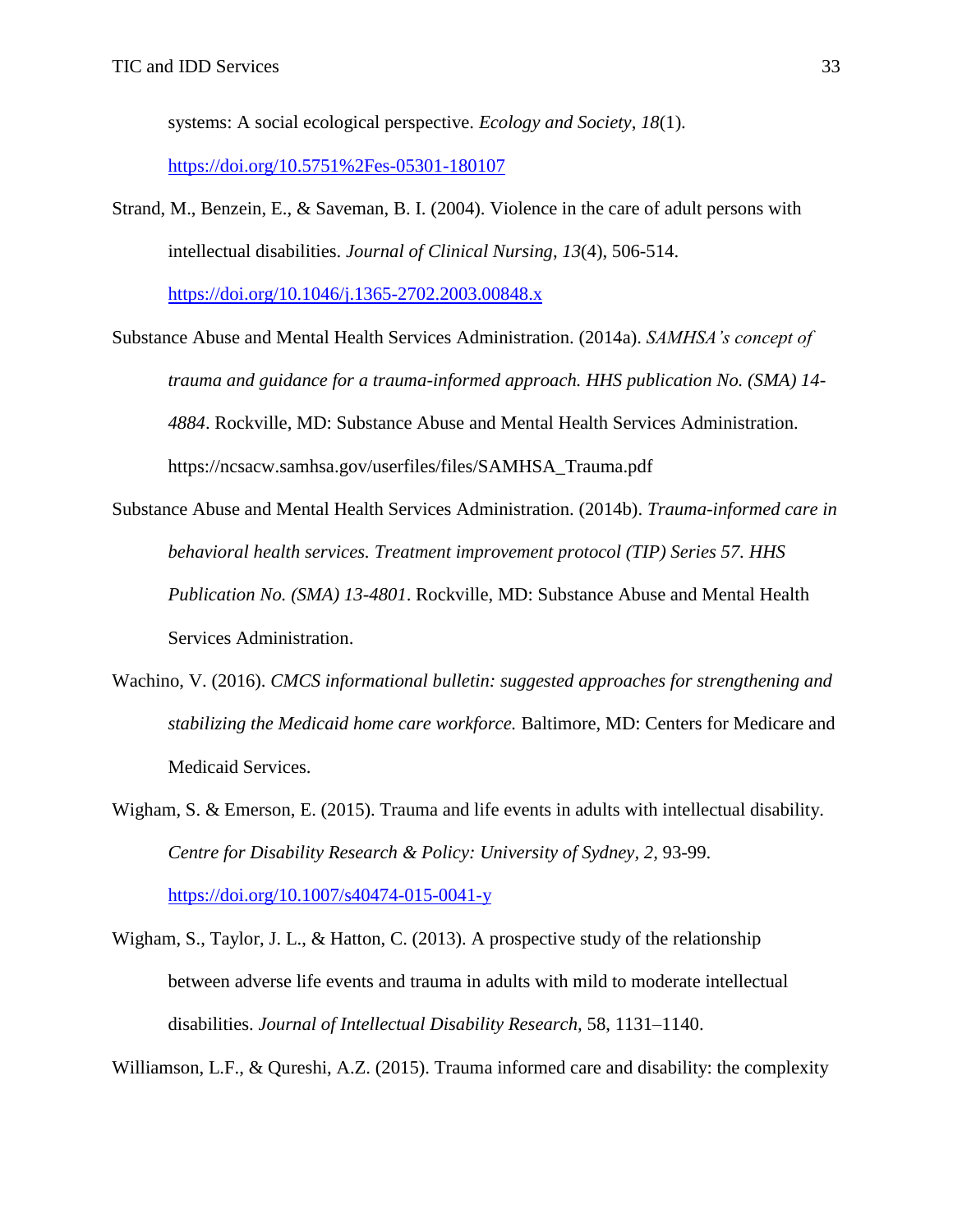of pervasive experiences. *International Journal of Physical Medicine & Rehabilitation, 3(2)*. <https://doi.org/10.4172/2329-9096.1000265>

- Wilson, D.R, & Severson, M.R. (2012). Long-term health outcomes of childhood sexual abuse. *American Nurse*. [https://www.myamericannurse.com/long-term-health-outcomes-of](about:blank)[childhood-sexual-abuse/](about:blank)
- Wolf, M., Green, S. A., Nochajski, T., Mendel, W., & Kusmaul, N. S. (2014). 'We're civil servants': the status of trauma-informed care in the community. *Journal of Social Service Research, 40*(1), 111-120. https://doi.org/10.1080/01488376.2013.845131
- Woodman, A.C., Mailick, M.R., Anderson, K.A., et al. (2014) Residential transitions among adults with intellectual disability across 20 years. *American Journal on Intellectual and Developmental Disabilities, 119,* 496–515. [https://doi.org/10.1352/1944-7558-119.6.496](about:blank)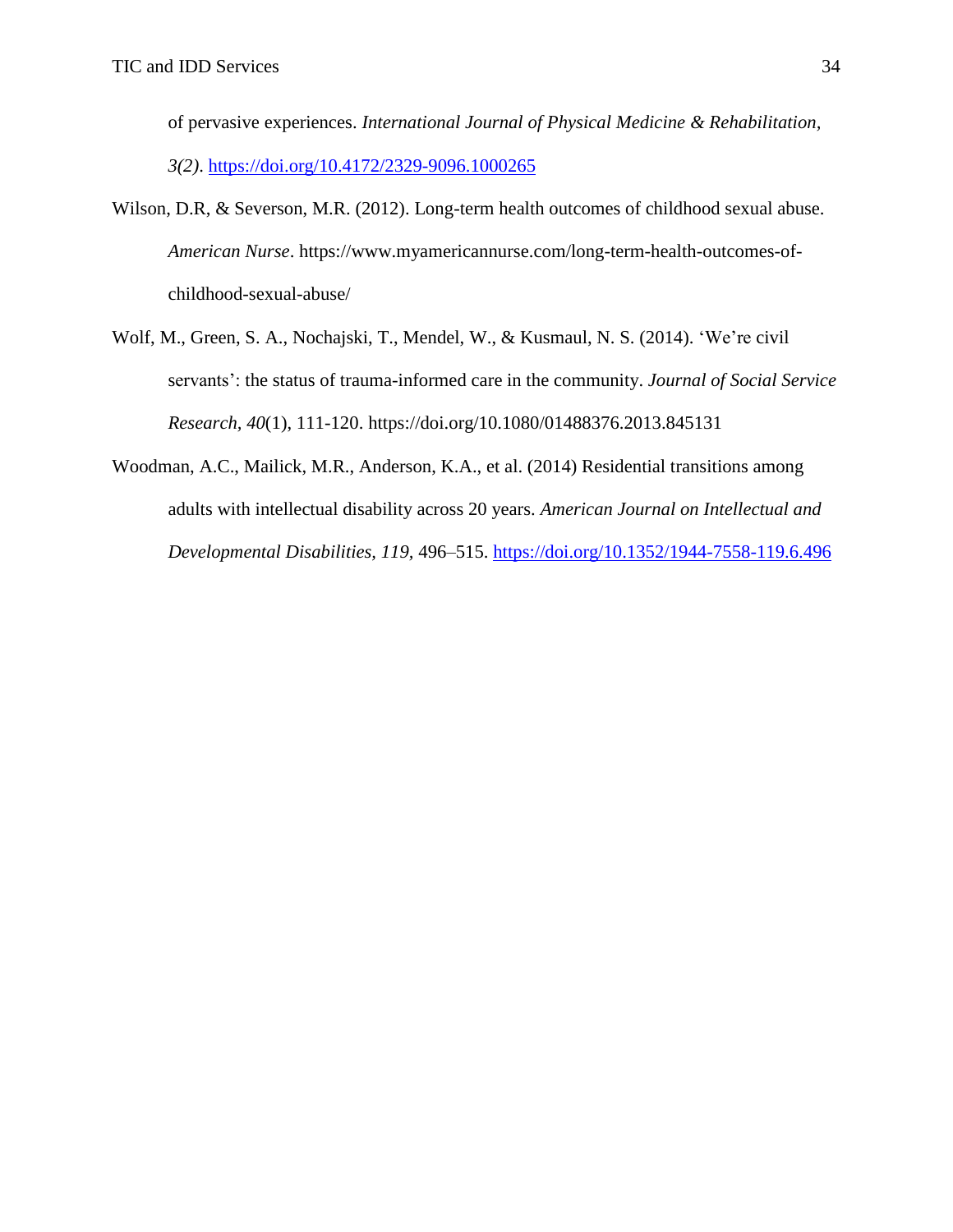*Trauma-informed Care Survey*

| <b>Domain</b>                                       | <b>Description</b>                                                                                           | # of              | <b>Item Examples</b>                                                                                                                                                                                     |
|-----------------------------------------------------|--------------------------------------------------------------------------------------------------------------|-------------------|----------------------------------------------------------------------------------------------------------------------------------------------------------------------------------------------------------|
| Trauma &<br><b>IDD</b>                              | Awareness of the impact and<br>expression of trauma among<br>people with IDD                                 | <b>Items</b><br>8 | "Trauma can have a lasting<br>impact on the wellbeing of people<br>with disabilities"                                                                                                                    |
| Trauma &<br>Employees                               | Beliefs surrounding the<br>potential impact of trauma on<br>employee wellness and<br>performance             | 5                 | "Trauma can influence how<br>employees perform their work<br>responsibilities"                                                                                                                           |
| Employee<br>Training                                | Identifying TIC-related topics<br>and skills that are included in<br>employee training                       | 2                 | Which of the following are<br><b>INCLUDED</b> in employee training<br>at your organization? (e.g., how<br>to respond to trauma-things we<br>can do to help people with<br>disabilities heal from trauma) |
| Organizational<br><b>Efforts</b> with<br><b>TIC</b> | Assessing familiarity with<br>TIC and the nature and status<br>of its implementation within<br>organizations | 8                 | What statement BEST reflects<br>trauma-informed care at your<br>organization? (e.g., "TIC is not<br>talked about" to "My organization"<br>provides TIC training and<br>evaluates our use of TIC"         |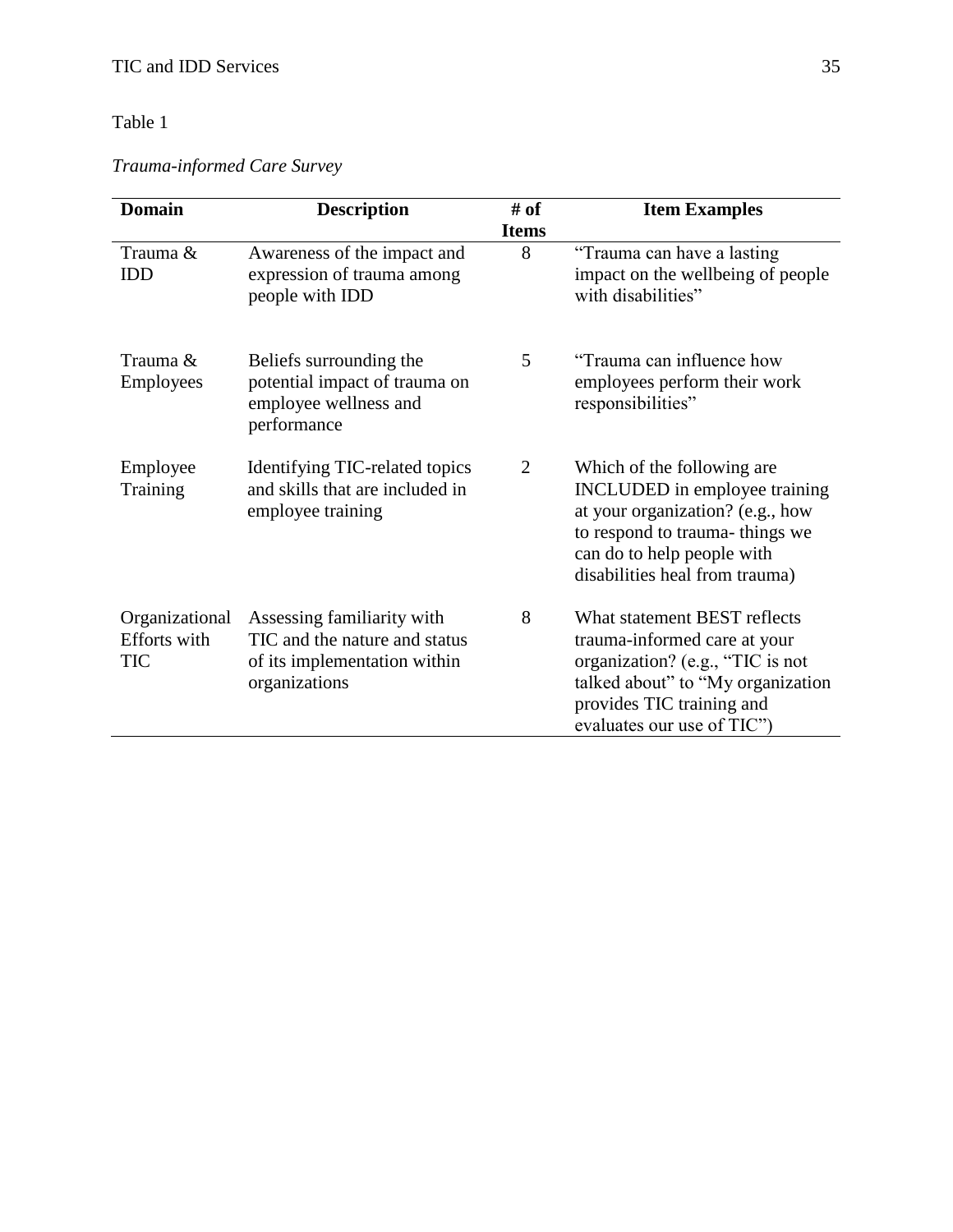*Descriptive Statistics for Respondent Demographics*

| Characteristic                                        | $\mathbf{n}(\%)$ |  |  |
|-------------------------------------------------------|------------------|--|--|
| Gender <sup>a</sup>                                   |                  |  |  |
| Man                                                   | 32(11.3)         |  |  |
| Woman                                                 | 248 (87.6)       |  |  |
| Race/Ethnicity <sup>b</sup>                           |                  |  |  |
| White/Non-Hispanic                                    | 266 (92.4)       |  |  |
| Education                                             |                  |  |  |
| High School/GED                                       | 35(12.2)         |  |  |
| Some College                                          | 49 (17.0)        |  |  |
| Associate degree                                      | 32(11.1)         |  |  |
| <b>Baccalaureate Degree</b>                           | 60(20.8)         |  |  |
| <b>Graduate Degree</b>                                | 112 (38.9)       |  |  |
| <b>Staff Role</b>                                     |                  |  |  |
| <b>Direct Support Professional</b>                    | 101(35.6)        |  |  |
| Clinical Staff (therapists, clinicians, etc.)         | 97 (34.2)        |  |  |
| Program Director/Manager                              | 49 (17.3)        |  |  |
| Leadership (senior management, executives, etc.)      | 25(8.8)          |  |  |
| Ancillary (benefits specialists, case managers, etc.) | 12(4.3)          |  |  |
| Years with Organization                               |                  |  |  |
| $< 1$ year                                            | 42(14.6)         |  |  |
| $\geq 1$ year but < 2 years                           | 37(12.8)         |  |  |
| $\geq$ 2 years but < 4 years                          | 49 (17.0)        |  |  |
| $\geq$ 4 years but < 6 years                          | 39(13.5)         |  |  |
| $\geq$ 6 years but < 8 years                          | 31(10.8)         |  |  |
| $\geq$ 8 years but < 10 years                         | 28(9.7)          |  |  |
| $\geq 10$ years                                       | 60(20.8)         |  |  |

*Note*. ( $N = 288$ ). <sup>a</sup> Nonbinary ( $n = 3$ ; 1.1%); <sup>b</sup> African Americans, Hispanic, etc.,  $n = 22$ ; 7.6%.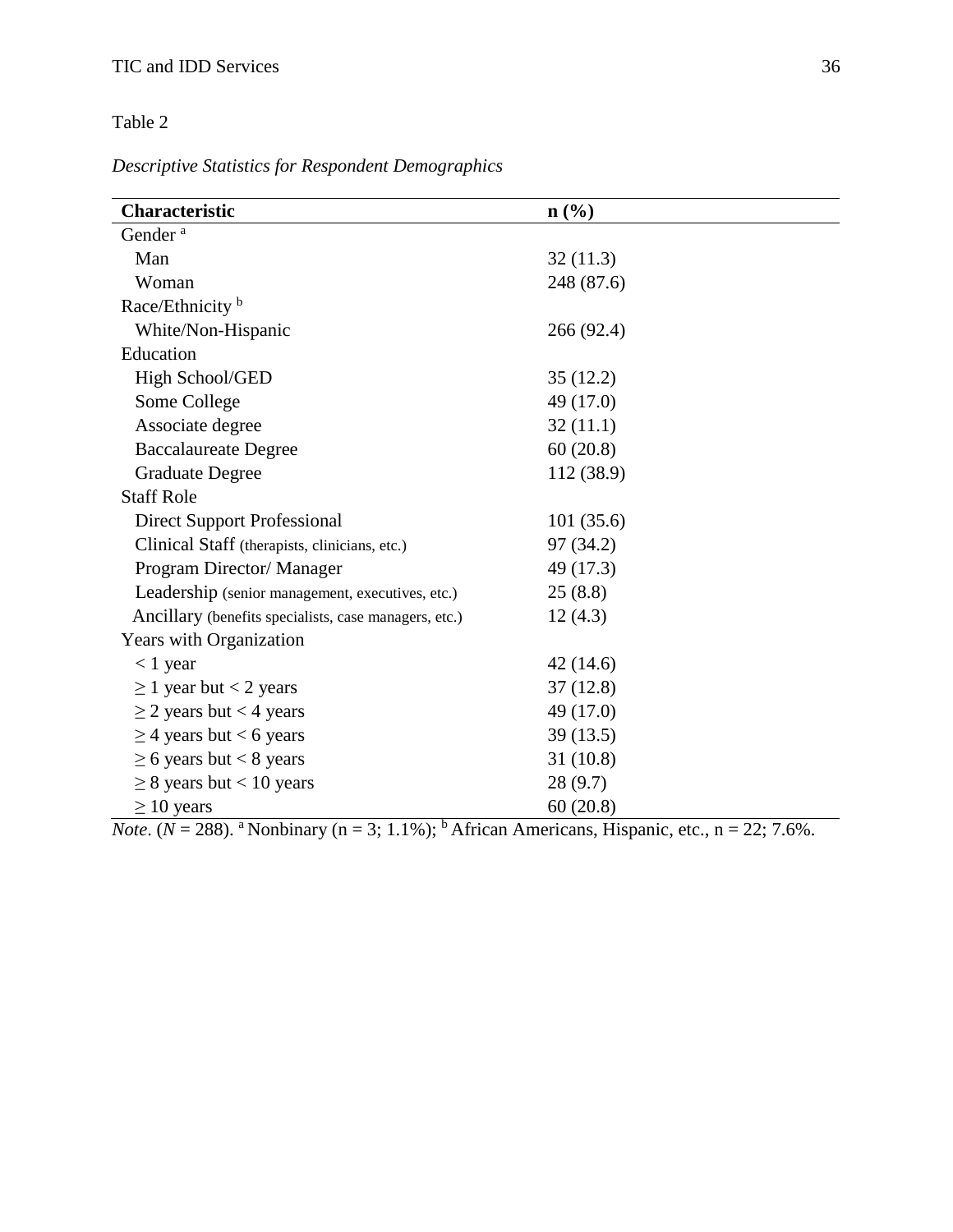*Service Providers' Endorsement of Trauma and Trauma-related Factors*

| <b>Item</b>                                                                                                                                                     | <b>Proportion "Agreed/Strongly Agreed"</b><br>$(N = 288)$ |             |          |                     |            |           |
|-----------------------------------------------------------------------------------------------------------------------------------------------------------------|-----------------------------------------------------------|-------------|----------|---------------------|------------|-----------|
|                                                                                                                                                                 | Total                                                     | <b>DSPs</b> | Clinical | Manger/<br>Director | Leadership | Ancillary |
| People with IDD <sup>a</sup>                                                                                                                                    |                                                           |             |          |                     |            |           |
| People with IDD are more likely than<br>others without disabilities to experience<br>trauma.                                                                    | 87.2                                                      | 77.2        | 93.8     | 87.8                | 92.0       | 100       |
| Trauma can have a lasting impact on<br>the wellbeing of people with IDD.                                                                                        | 98.9                                                      | 98.0        | 97.9     | 100                 | 100        | 100       |
| Challenging behavior among people<br>with IDD might be related to past<br>trauma.                                                                               | 97.5                                                      | 93.1        | 97.9     | 100                 | 100        | 100       |
| People with IDD who have histories of<br>trauma can be triggered (e.g., reminded<br>of past danger) by how staff interact<br>with them.                         | 98.2                                                      | 97          | 99.0     | 100                 | 100        | 100       |
| Knowing if a person with IDD has<br>experienced trauma is important in<br>determining how we support them.                                                      | 98.9                                                      | 99          | 99.0     | 100                 | 100        | 100       |
| My agency strives to determine if the<br>people we support have experienced<br>trauma.                                                                          | 78.1                                                      | 73.3        | 86.6     | 73.5                | 84.0       | 66.7      |
| Employees                                                                                                                                                       |                                                           |             |          |                     |            |           |
| Employees at my agency may have had<br>traumatic experiences.                                                                                                   | 77.6                                                      | 68.3        | 75.3     | 77.6                | 84.0       | 83.3      |
| Trauma can influence how employees<br>perform their work responsibilities.                                                                                      | 96.8                                                      | 92.1        | 95.9     | 98.0                | 100        | 100       |
| Employees who have experienced<br>trauma can be triggered (reminded of<br>past danger) by challenging behavior<br>(e.g., aggression) from a person with<br>IDD. | 92.2                                                      | 84.2        | 94.8     | 95.9                | 88.0       | 100       |
| The work environment influences how<br>an employee does their job.                                                                                              | 80.8                                                      | 71.3        | 79.4     | 85.7                | 92.0       | 100       |
| Agency support for employee well-<br>being (e.g., paid time off, etc.) is<br>important to employees' work<br>performance.                                       | 94.7                                                      | 89.1        | 94.8     | 95.9                | 96.0       | 100       |

*Note.* <sup>a</sup> Two items in this domain used a different response scale (i.e., frequency). As such, they are not presented in this table, but are discussed in the corresponding Results section.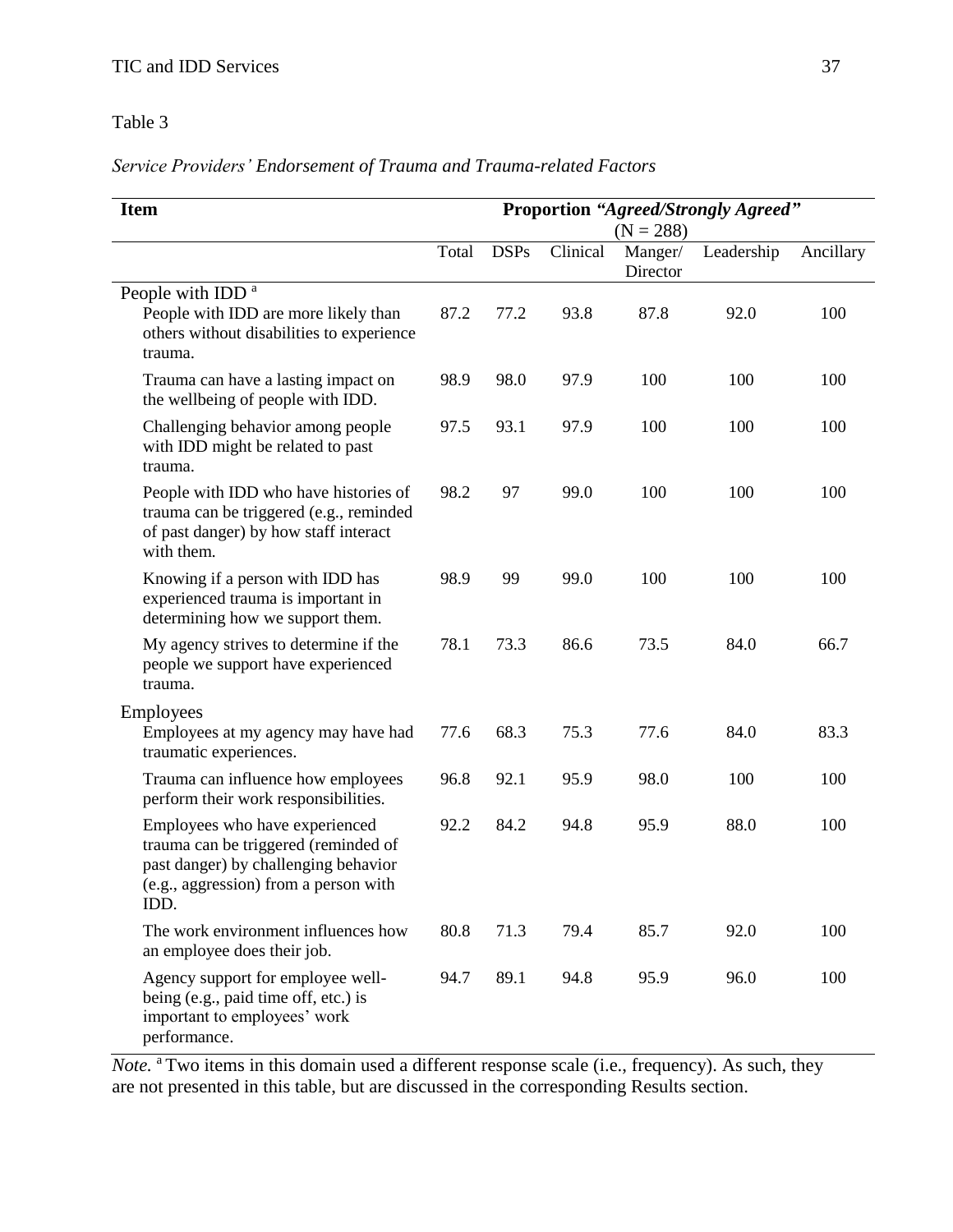*Familiarity with TIC*

| <b>Staff Role</b>                  | n   | M(SD)      |
|------------------------------------|-----|------------|
| Therapist/Clinician                | 94  | 3.31(1.27) |
| Program Director/Manager           | 49  | 3.10(1.26) |
| Senior Mgmt./ Executive Leadership | 25  | 2.84(1.25) |
| <b>Ancillary Staff</b>             | 12  | 2.75(1.55) |
| <b>Direct Support Professional</b> | 100 | 2.43(1.24) |

*Note.* Response options ranged from (1) *Not familiar at all* to (5) *Extremely familiar*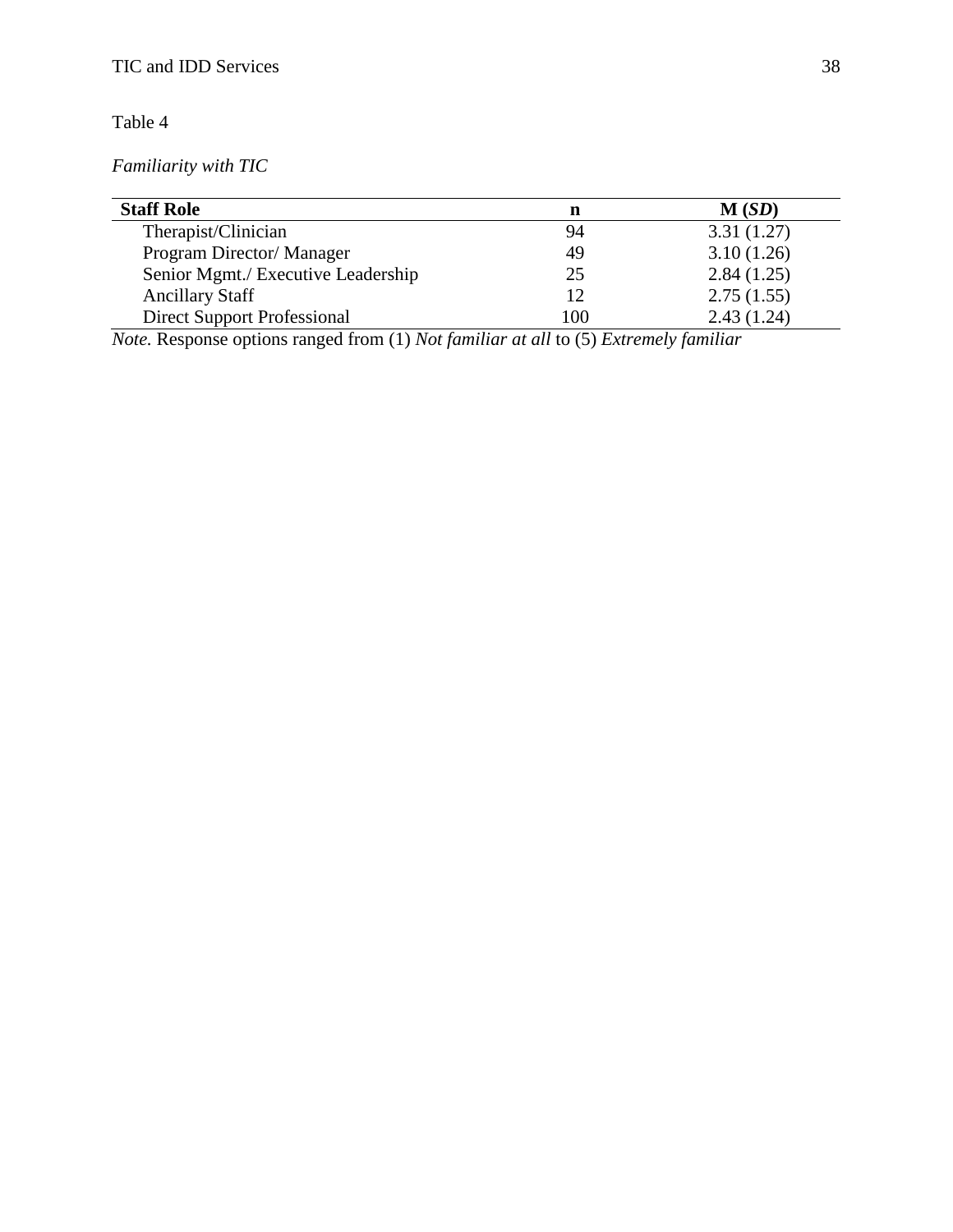# *Topics Included in Employee Training*

|                                                                                                                                  | <b>Proportion Endorsing Item</b> $(n = 288)$ |             |          |                               |            |           |
|----------------------------------------------------------------------------------------------------------------------------------|----------------------------------------------|-------------|----------|-------------------------------|------------|-----------|
| <b>Item</b>                                                                                                                      | Total                                        | <b>DSPs</b> | Clinical | Managers/<br><b>Directors</b> | Leadership | Ancillary |
| General<br>Abuse/neglect and IDD<br>(e.g., increased risk for being abused<br>and/or not taken care of)                          | 88.5                                         | 88.1        | 84.5     | 95.9                          | 92.0       | 100.0     |
| Historical treatment and IDD<br>(e.g., often put into large institutions)                                                        | 62.5                                         | 62.4        | 58.8     | 67.3                          | 76.0       | 58.3      |
| Prevalence and impact of trauma<br>(e.g., People with IDD may<br>experience trauma and be harmed by<br>trauma)                   | 51.7                                         | 60.4        | 43.3     | 57.1                          | 48.0       | 41.7      |
| How to respond to trauma<br>(e.g., things we can do to help people<br>with IDD heal from trauma)                                 | 50.3                                         | 59.4        | 42.3     | 53.0                          | 52.0       | 33.3      |
| Principles of TIC<br>Ensuring physical safety<br>(e.g., how to create spaces that keep<br>people safe from bodily harm)          | 87.5                                         | 94.1        | 82.5     | 87.8                          | 88.0       | 75.0      |
| Providing choices<br>(e.g., giving others information and<br>opportunities to make choices)                                      | 87.5                                         | 90.1        | 83.5     | 89.8                          | 92.0       | 83.3      |
| Collaborating and "doing with"<br>(e.g., working well with others)                                                               | 79.9                                         | 83.2        | 78.4     | 79.6                          | 80.0       | 75.0      |
| Being transparent and truthful<br>(e.g., the importance of being honest;<br>doing what you will say you will do)                 | 77.4                                         | 82.2        | 71.1     | 81.6                          | 80.0       | 75.0      |
| Ensuring emotional safety<br>(e.g., ensuring that individuals can<br>share their feelings/thoughts without<br>fear of harm)      | 76.0                                         | 83.2        | 74.2     | 69.4                          | 76.0       | 66.6      |
| Empowering and using a<br>strengths-based approach<br>(e.g., identifying and using a person's<br>strengths to reach their goals) | 71.2                                         | 64.4        | 76.3     | 71.4                          | 80.0       | 75.0      |